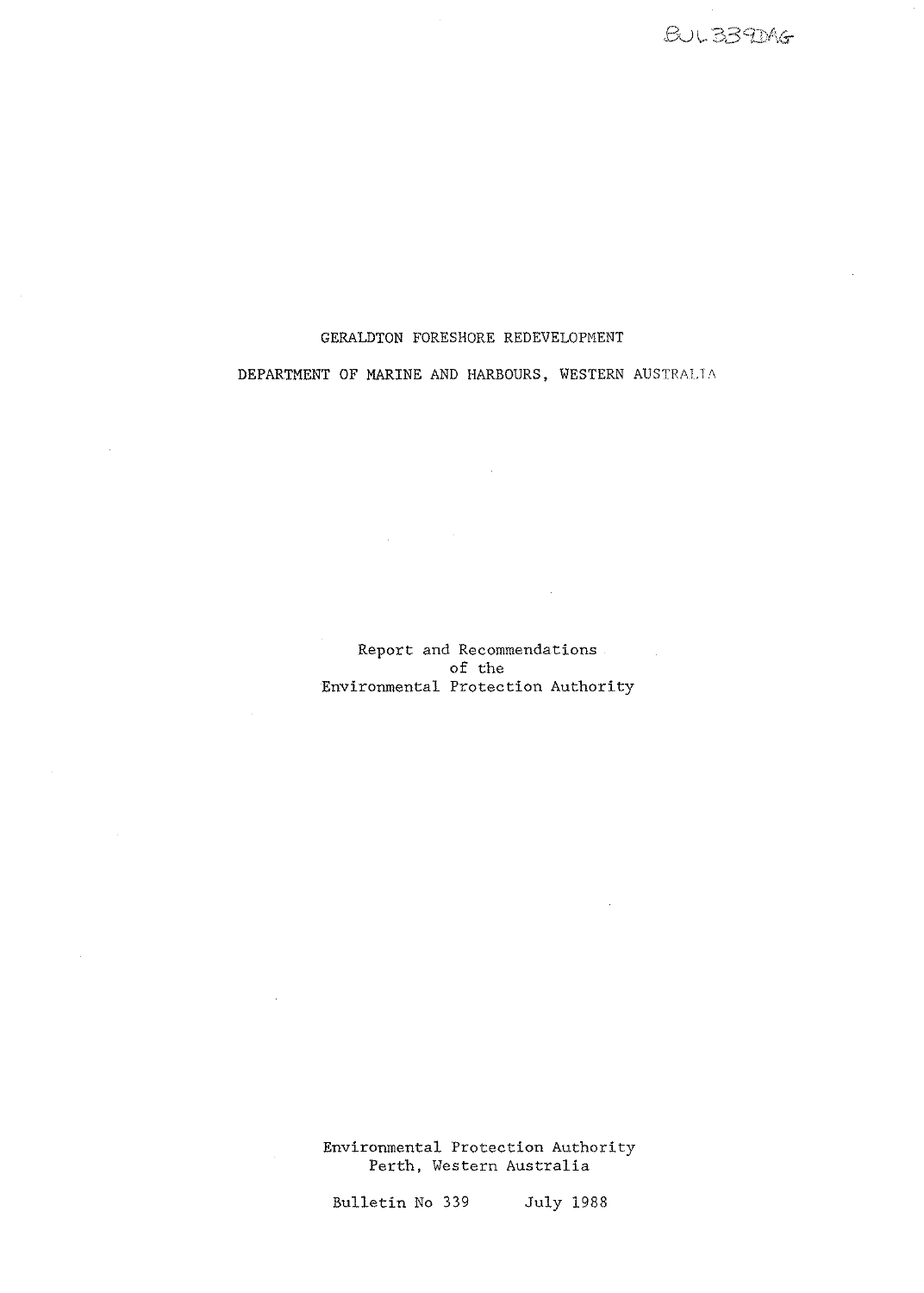ISBN 0 7309 1884

 $\sim 10^6$ 

 $\mathcal{L}^{\text{max}}_{\text{max}}$  ,  $\mathcal{L}^{\text{max}}_{\text{max}}$ 

 $\label{eq:2.1} \mathcal{L}(\mathcal{L}^{\text{max}}_{\mathcal{L}}(\mathcal{L}^{\text{max}}_{\mathcal{L}}),\mathcal{L}^{\text{max}}_{\mathcal{L}}(\mathcal{L}^{\text{max}}_{\mathcal{L}}))$ 

 $\mathcal{L}^{\text{max}}_{\text{max}}$ 

 $\label{eq:2.1} \mathcal{L}(\mathcal{L}^{\text{max}}_{\mathcal{L}}(\mathcal{L}^{\text{max}}_{\mathcal{L}}),\mathcal{L}^{\text{max}}_{\mathcal{L}}(\mathcal{L}^{\text{max}}_{\mathcal{L}}))$ 

 $\sim 10^{11}$ 

ISSN 1030-0120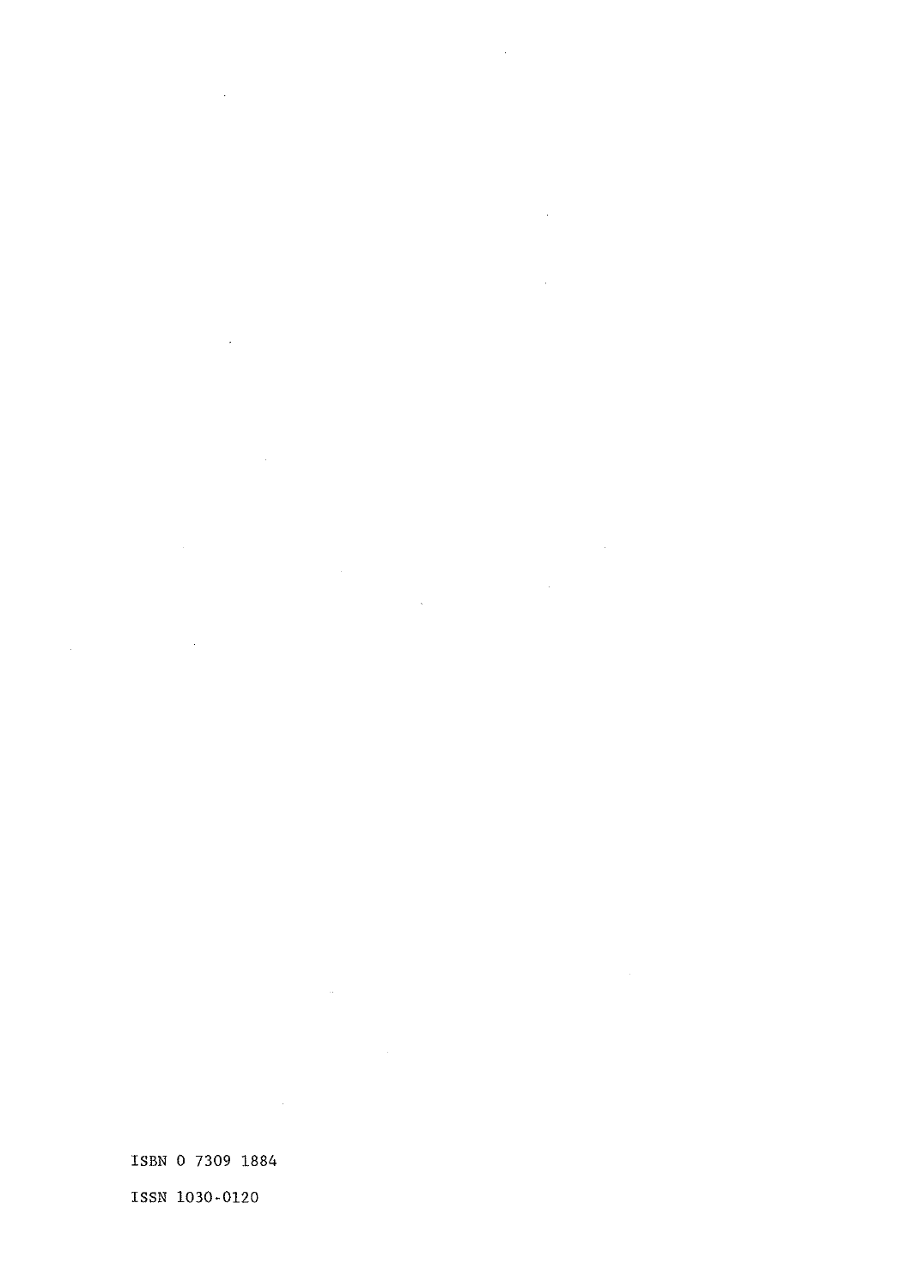## CONTENTS

| i.                               | SUMMARY AND RECOMMENDATIONS                                                                                                                                                                                                                                                                                                                                                                                                                                                              | iii                                        |
|----------------------------------|------------------------------------------------------------------------------------------------------------------------------------------------------------------------------------------------------------------------------------------------------------------------------------------------------------------------------------------------------------------------------------------------------------------------------------------------------------------------------------------|--------------------------------------------|
| 1.                               | INTRODUCTION AND BACKGROUND                                                                                                                                                                                                                                                                                                                                                                                                                                                              | 1                                          |
| 2.                               | THE PROPOSAL                                                                                                                                                                                                                                                                                                                                                                                                                                                                             | $\overline{2}$                             |
| 2.1<br>2.2<br>2, 3<br>2.4<br>2.5 | DESCRIPTION<br>STAGES OF DEVELOPMENT<br>$\frac{1}{2}$ , $\frac{1}{2}$ , $\frac{1}{2}$ , $\frac{1}{2}$ , $\frac{1}{2}$ , $\frac{1}{2}$ , $\frac{1}{2}$ , $\frac{1}{2}$ , $\frac{1}{2}$ , $\frac{1}{2}$ , $\frac{1}{2}$ , $\frac{1}{2}$ , $\frac{1}{2}$ , $\frac{1}{2}$<br><b>ALTERNATIVES</b><br>JUSTIFICATION FOR THE DEVELOPMENT<br>STATUTORY REQUIREMENTS, VESTING AND MANAGEMENT                                                                                                      | $\overline{c}$<br>$\overline{c}$<br>6<br>6 |
| $3$ .                            | RESPONSIBILITY.<br>$\frac{1}{2}$ , and the state of the state of the state of the state of the state of the state of the state of the state of the state of the state of the state of the state of the state of the state of the state of the state<br>ENVIRONMENTAL IMPACTS                                                                                                                                                                                                             | $\overline{I}$<br>$\overline{7}$           |
| 3.1<br>3.2<br>3.3<br>3.4<br>3.5  | HABITAT DISTURBANCE AND DESTRUCTION<br><u>.</u> Kanada kanada ang kabupatèn Pangalang<br>WATER OUALITY AND OTHER POLLUTION<br>INTERRUPTION AND MODIFICATIONS OF COASTAL PROCESSES<br>HUMAN IMPACTS<br><u>. Andreas Andreas Andreas Andreas Andreas Andreas Andreas Andreas Andreas Andreas Andreas Andreas Andreas Andreas Andreas Andreas Andreas Andreas Andreas Andreas Andreas Andreas Andreas Andreas Andreas Andreas Andreas And</u><br>HISTORIC. ETHNOGRAPHIC. CONSERVATION SITES | 8<br>9<br>10<br>11<br>12                   |
| 4.                               | MANAGEMENT AND MONITORING                                                                                                                                                                                                                                                                                                                                                                                                                                                                | 12                                         |
| 4.1<br>4.2<br>4.3                | CONSTRUCTION PHASE REQUIREMENTS<br>$\mathbf{r}$ , $\mathbf{r}$ , $\mathbf{r}$ , $\mathbf{r}$ , $\mathbf{r}$ , $\mathbf{r}$ , $\mathbf{r}$ , $\mathbf{r}$ , $\mathbf{r}$ , $\mathbf{r}$<br>POST-CONSTRUCTION PHASE REQUIREMENTS<br>MONITORING PROGRAMME<br>$\mathbf{r}$ , $\mathbf{r}$ , $\mathbf{r}$ , $\mathbf{r}$ , $\mathbf{r}$ , $\mathbf{r}$                                                                                                                                        | 13<br>13<br>15                             |
| 4.3.1<br>4.3.2                   | SCOPE OF MONITORING<br>CONTINGENCIES                                                                                                                                                                                                                                                                                                                                                                                                                                                     | 15<br>17                                   |
| 5.                               | <b>CONCLUSTONS</b>                                                                                                                                                                                                                                                                                                                                                                                                                                                                       | 17                                         |
| 6.                               | <b>REFERENCES</b><br>$\mathbf{r}$ , and the set of the set of the set of the set of the set of the set of the set of the set of the set of the set of the set of the set of the set of the set of the set of the set of the set of the set of the set                                                                                                                                                                                                                                    | 19                                         |

## APPENDICES

 $\mathcal{L}_{\text{max}}$ 

 $\sim 10^7$ 

1. Extract from "Water Quality Criteria for Marine and **Estuarine Waters of Western Australia11 (see** references)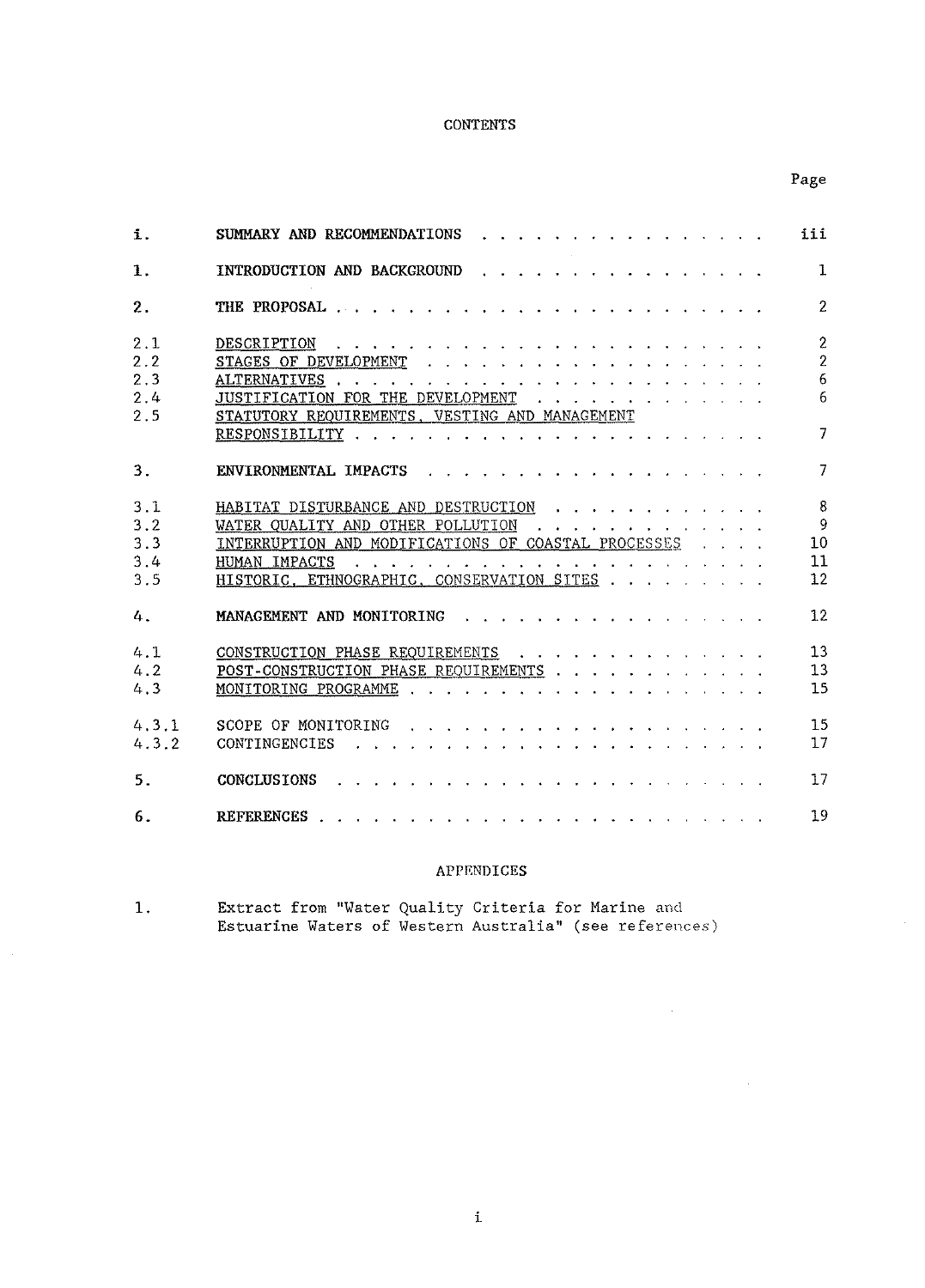# FIGURES

# Page

 $\sim$ 

|    | Location of redevelopment proposal for Westrail | -3 |
|----|-------------------------------------------------|----|
| 2. | Development concept for Geraldton Foreshore     | 4  |

 $\overline{\phantom{a}}$ 

 $\epsilon$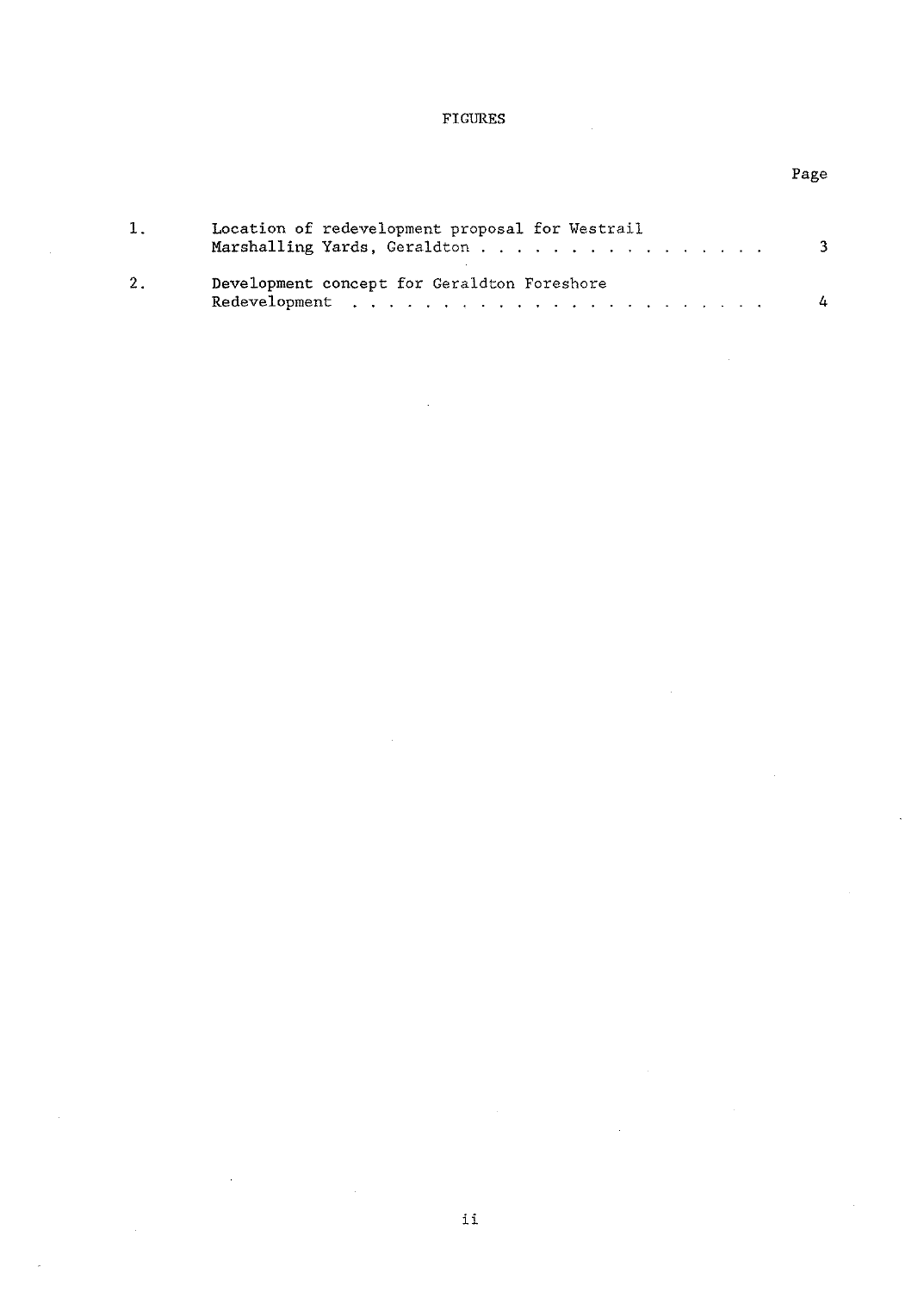#### i. SUMMARY AND RECOMMENDATIONS

The Geraldton Foreshore Redevelopment is proposed by the Department of Marine and Harbours, Western Australia (referred to here as the proponent) in association with the Town (now City) of Geraldton, Westrail, and the Geraldton Mid-West Development Authority, to redevelop a seafront site of approximately 17 ha in the Geraldton townsite presently used by Westrail as a railway marshalling yard, into a recreation and tourist facility and small boat harbour.

The Notice of Intent prepared by the proponent for the Environmental Protection Authority addressed three options for redevelopment which were an outcome of a Design Development Study for the site. These were:

- (1) development of the site as it is, with no foreshore improvement;
- (2) development of the site together with improvement of the foreshore in front of the existing town beach; and
- (3) integrated development of the site with a new marina and improvement of the foreshore.

The Notice of Intent discussed, in particular, the third option, this being<br>the option most favoured by the proponent. In doing this, the proponent has the option most favoured by the proponent. In doing this, the proponent has addressed several issues relevant to the redevelopment including a issues relevant to the redevelopment including a description of the project, statutory requirements and responsibilities, justification for the development, the existing environment, including marine habitats, the anticipated impact of the redevelopment on the existing biological and human environments and management and monitoring procedures and commitments to be adopted in both the construction and operational phases of the development.

The Notice of Intent was provided to the Environmental Protection Authority for assessment in May 1988. The proponent regarded public involvement as a key component of the redevelopment project and in formulating the proposal, the opportunity for input from the community was provided on a number of occasions. This influenced the Authority's decision to assess the proposal at Notice of Intent level.

This assessment was carried out using information available from the Notice of Intent, consultants reports made available by the proponent or submitted as appendices with the Notice of Intent, including information gathered by the proponent through the public participation programme.

#### RECOMMENDATION 1

The Environmental Protection Authority concludes that the proposal by the **Department of Marine and Harbours to construct a marina and re-nourish the**  foreshore at Geraldton is environmentally acceptable and recommends that it could be implemented subject to appropriate management, the commitments in the Notice of Intent, and the recommendations in this Report.

#### RECOMMENDATION 2

The Environmental Protection Authority recommends that the proponent satisfy Schedules 5 and 16 of the document "Water Quality Criteria for Marine and Estuarine Waters of Western Australia" pertaining to use of water for passage of fish and for navigation and shipping. If swimming is proposed in the marina waters, then the proponent should adopt, along with Schedules 5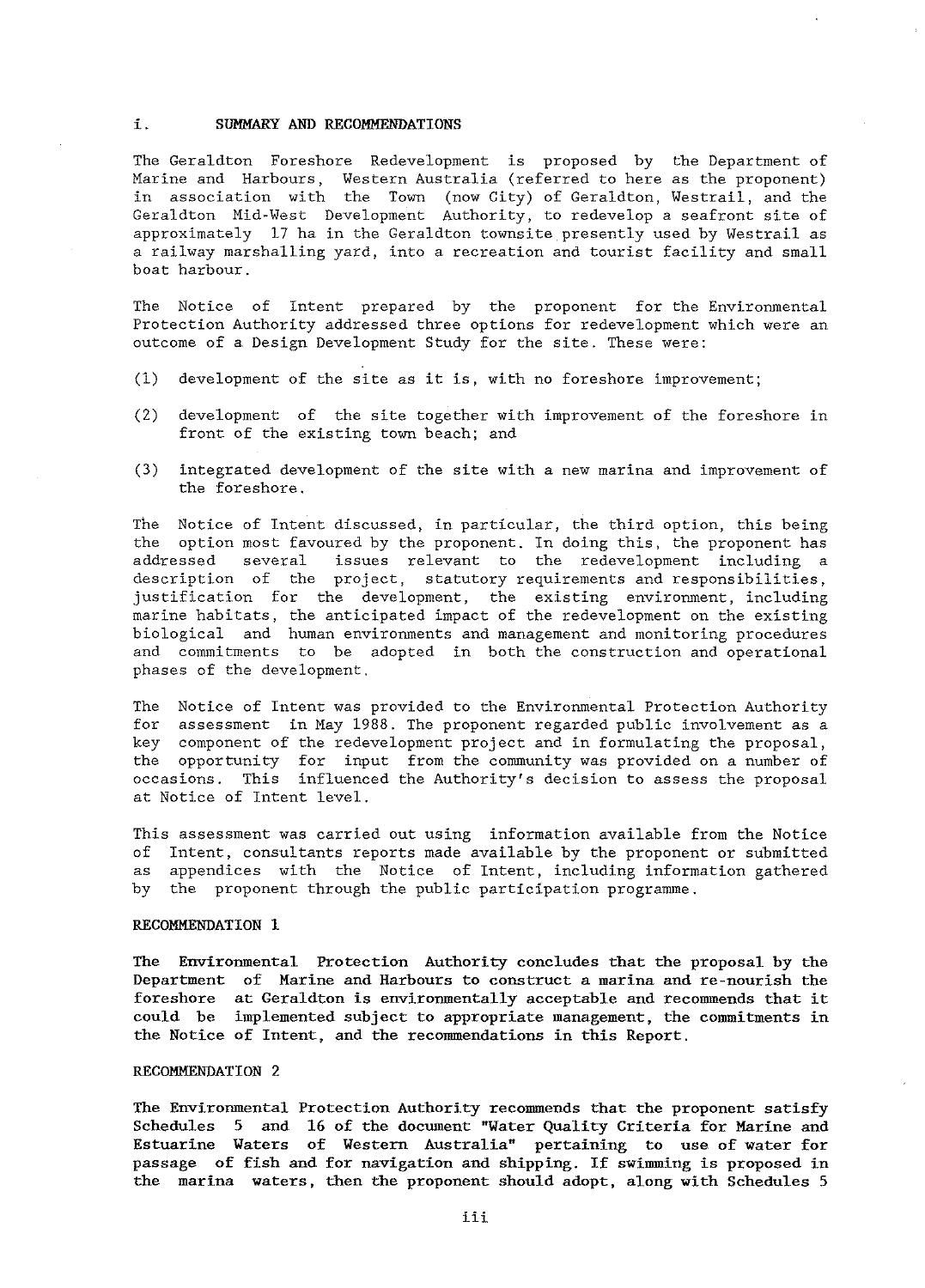and 16 already outlined in the Notice of Intent, Schedule 1 of the report<br>"Water Ouality Criteria for Marine and Estuarine Waters of Western Criteria for Marine and Estuarine Waters of Western **Australia" for direct contact recreation.** 

## RECOMMENDATION 3

The Environmental Protection Authority recommends that planning and operation designs for location of refuelling facilities, stormwater designs for location of refuelling facilities, stormwater drainage and runoff containment and diversion for the marina site be forwarded to the Authority for approval when these are finalised by the **proponent and· before construction commences.** 

## RECOMMENDATION 4

The Environmental Protection Authority recommends that before site clearing<br>and development commences on the marshalling vard, the proponent should development commences on the marshalling yard, the proponent should identify any dumping, stockpiling or accumulation of oil, or other potential pollutants which could enter the marina and these should be managed to the Authority's satisfaction and in such a way so that they do not create a **threat to the adjacent marine environment.** 

## RECOMMENDATION 5

The Environmental Protection Authority recommends that a detailed monitoring programme should be prepared by the proponent and submitted to the Authority for approval before construction commences. In addition to the parameters identified in Table 4 of the Notice of Intent, the monitoring programme should provide for:

- (1) monitoring of the extent and impact of any plume created from rock **dumping during construction work**  or from dredging, for the duration of the plume;
- (2) monitoring of the extent of changes to the beach and any consequent effects on the adjacent offshore communities until such time as the beach stabilises;
- (3) monitoring of heavy metal concentrations in the sediments at sites both within and outside the marina (the latter as a control to enable longterm effects to be assessed), commencing before the marina starts operating and continuing for an initial period of five years;
- (4) monitoring of dust levels during the construction phase of the **operation;**
- (5) monitoring being carried out for a period of five years initially, then **reviewed, with interim reports on monitoring and management submitted**  to the Environmental Protection Authority by the proponent or managing agency on an annual basis; and
- (6) reporting after five years of operation of the marina, with reference to the monitoring results obtained during the full five year period, **including interpretation of the results, recommendations relating to future requirements and with a commitment to amend management in accordance with the monitoring results.**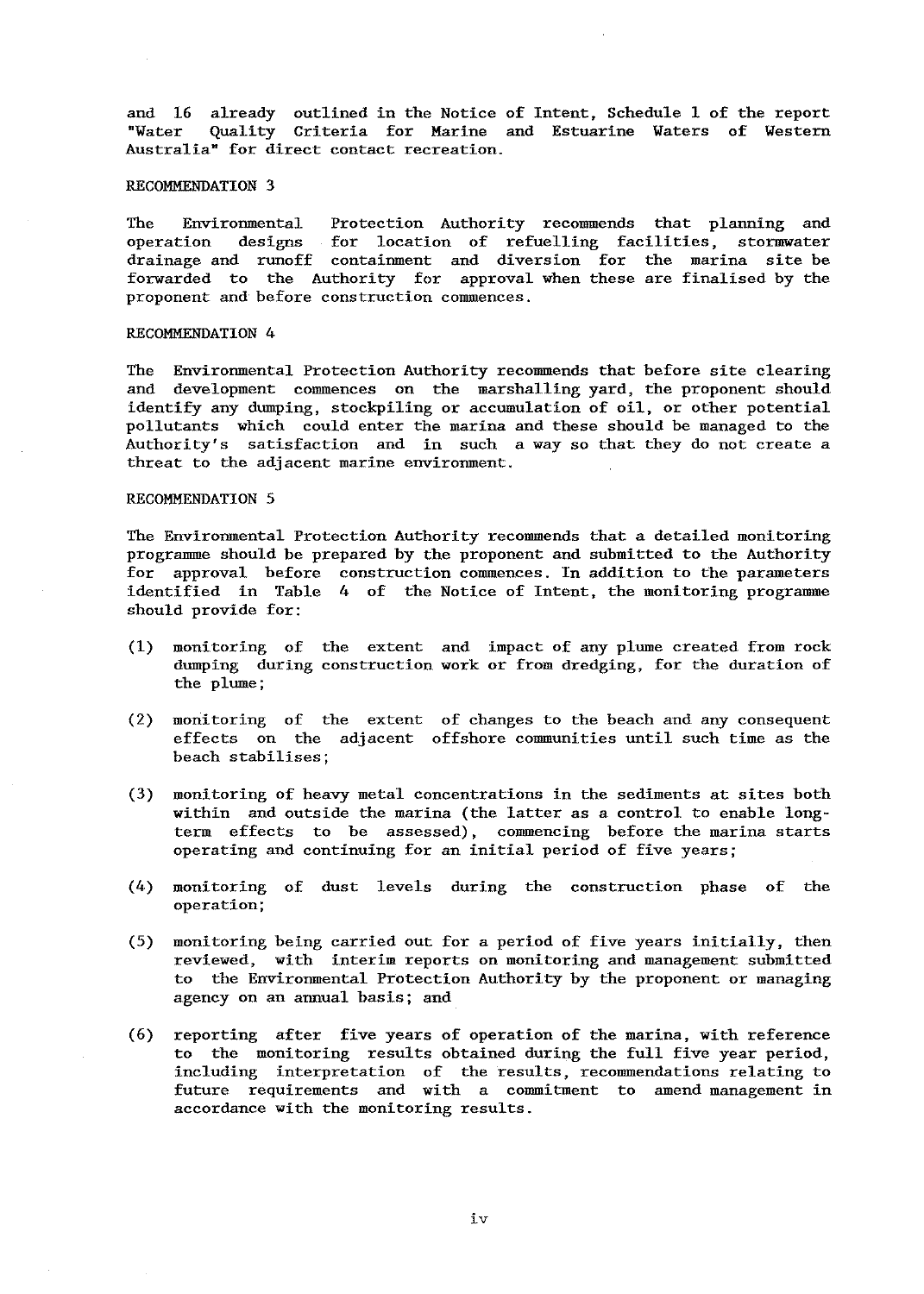## **1. INTRODUCTION AND BACKGROUND**

The State Government has approved the relocation of the Geraldton Marshalling Yards from their existing townsite location to the "Narngulu Industrial Estate" 15 km east of the Geraldton townsite. Following this decision, a committee headed by the Department of Regional Development and the North West, in consultation with the Department of Marine and Harbours, Westrail, State Planning Commission and the Town (now City) of Geraldton, appointed a consultant, headed by Horwath and Horwath Services Pty. Ltd. and the Geraldton Building Company Pty. Ltd., to undertake a "Design and Development Study" of the railway marshalling site on the seafront at Geraldton.

This study was aimed at examining various redevelopment opportunities integrated with possible development of either a recreational small boat harbour or foreshore improvements or both. The study identified three possible options:

- 1. no foreshore improvement and limited commercial, residential and recreational development;
- 2. foreshore improvements, including beach establishment, commercial, holiday and recreational development; and
- 3. integrated development of the site, including a new marina, commercial, hotel and residential development.

Public written submission and views on the options were sought early by the proponent, who called for submissions from the inception of the proposed redevelopment. In addition, a public workshop was held in June 1987 at which the options and planning issues were explained by the consultants. Further comments were gathered through private interviews with local traders, commercial outlets and government authorities, and following a public review of the proposal held in August 1987.

In November 1987 the proponent commissioned a consultant to develop a physical model of the Geraldton foreshore area, to assess the engineering feasibility of the options.

In late November 1987 the proponent notified the Environmental Protection Act of the options for development and were informed by the Authority that the proposal would be assessed formally, under Part IV of the Environmental Protection Act.

In early 1988 the proponent began physical and mathematical modelling of the coast, based mainly on the third option, this being the preferred one, with the aim of assessing the impact of the proposed structures on the coast and establishing design criteria for foreshore re-nourishment.

The Environmental Protection Authority subsequently received a draft summary and conclusions of the Coastal Engineering Studies undertaken by the proponent, as well as a draft report of the results of the public participation programme. In response to this, the Environmental Protection Authority considered that the second option would not require formal assessment, while the third option would be assessed as a Public Environmental Report (PER). This decision was amended to a Notice of Intent in April 1988, in view of the extensive public consultation which took place during preparation of the options.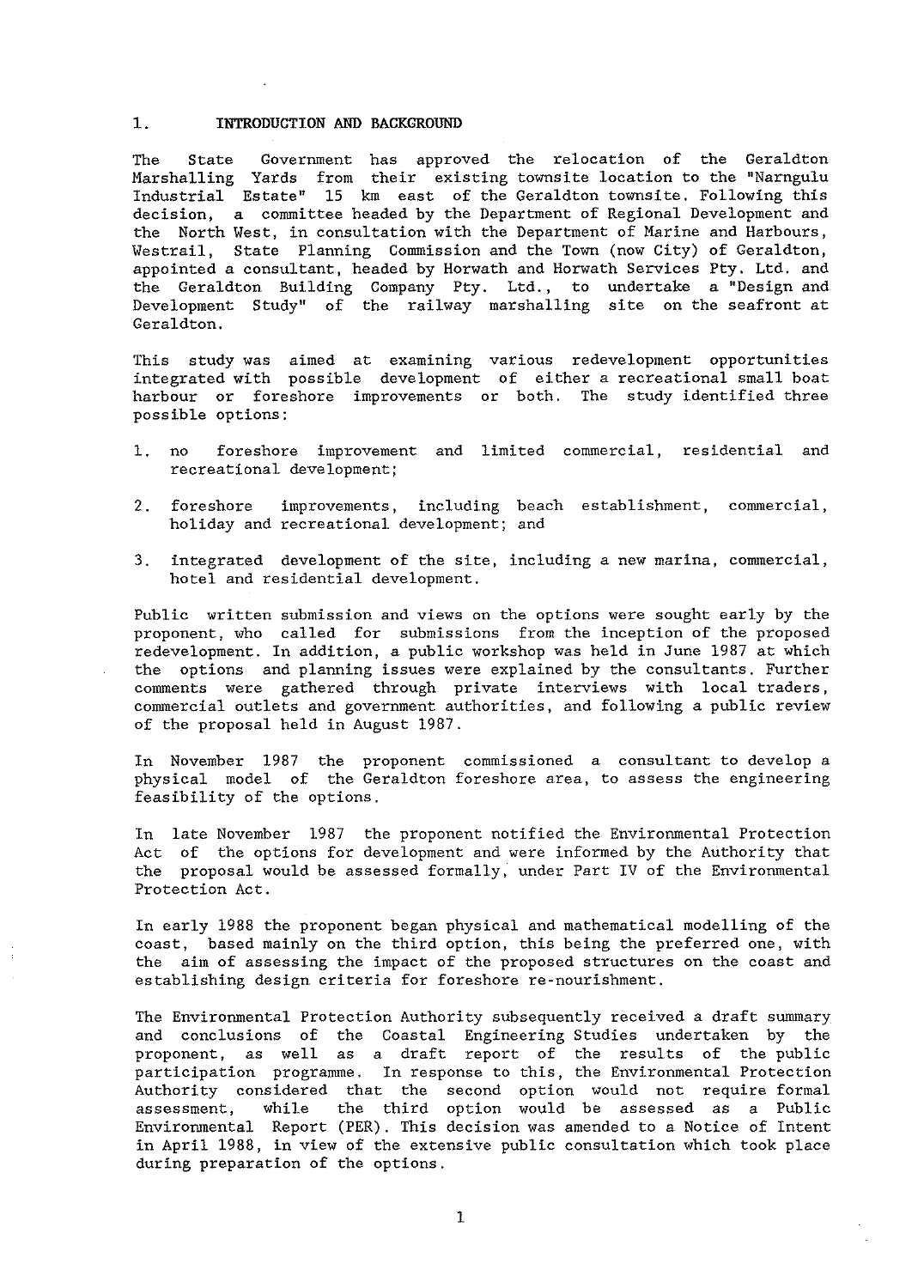The proponent submitted the finalised Notice of Intent to the Environmental Protection Authority in May 1988, along with appendixed consultants reports.  $(1,2,3,4)$  A further report on physical monitoring of coastal wave climates and sediment transport mechanisms, completed in February 1988, was also included.<sup>(5)</sup> Advice and comment on the Notice of Intent was sought from the City of Geraldton.

Following consideration of the Notice of Intent, incorporating results of written submissions, public comments and opinions from the public opinions from the public participation programme, the Environmental Protection Authority has prepared this Assessment Report. It addresses, specifically, the environmental implications of the third option this being the preferred and finalised proposal submitted for assessment and described in the Notice of Intent.

#### 2. **THE PROPOSAL**

#### 2.1 DESCRIPTION

The proposal involves the redevelopment of the entire Westrail marshalling yard site at Geraldton, foreshore work and the eventual construction of a small boat harbour and associated hotel and recreational complex (Figures 1 and 2).

The marshalling yards are located on foreshore land aligned south westnorth-east and adjacent to the Geraldton town centre, 2 km east of the existing Fishing Boat Harbour (Figure 1). The development encompasses about 5.9 ha of land (exclusive of railway reserve), a further 4.5 ha of reclaimed land on the foreshore and about 5 ha of water within the breakwaters of the **marina complex.** 

South of the marina an 80 m long groyne would be constructed and the 'enclosed' beaches re-nourished to form swimming beaches.

A further reclaimed beach, designated for boating, water skiing, is proposed for the modified shoreline adjacent to, and north of the marina complex.

#### 2.2 STAGES OF DEVELOPMENT

The proposal has been divided into two stages separated by the proposed realigned railway line passing through the development:

Stage 1, involving an area of nearly 6 ha exclusive of the railway reserve, is common to all the options proposed for the development. The proponent recognises nine key elements:

- 1. relocation of Westrail operations to the new site, clearing of the site, construction of a single railway line to service the Port of Geraldton;
- 2. the extension of Foreshore Drive through the site to link with Chapman Road;
- 3. retention of the railway station for historic value;
- 4. construction of a rail spur line to link the railway station to the **main line;**
- 5. development of land around the station to include a lake, a replica of the "Batavia" wreck and a museum;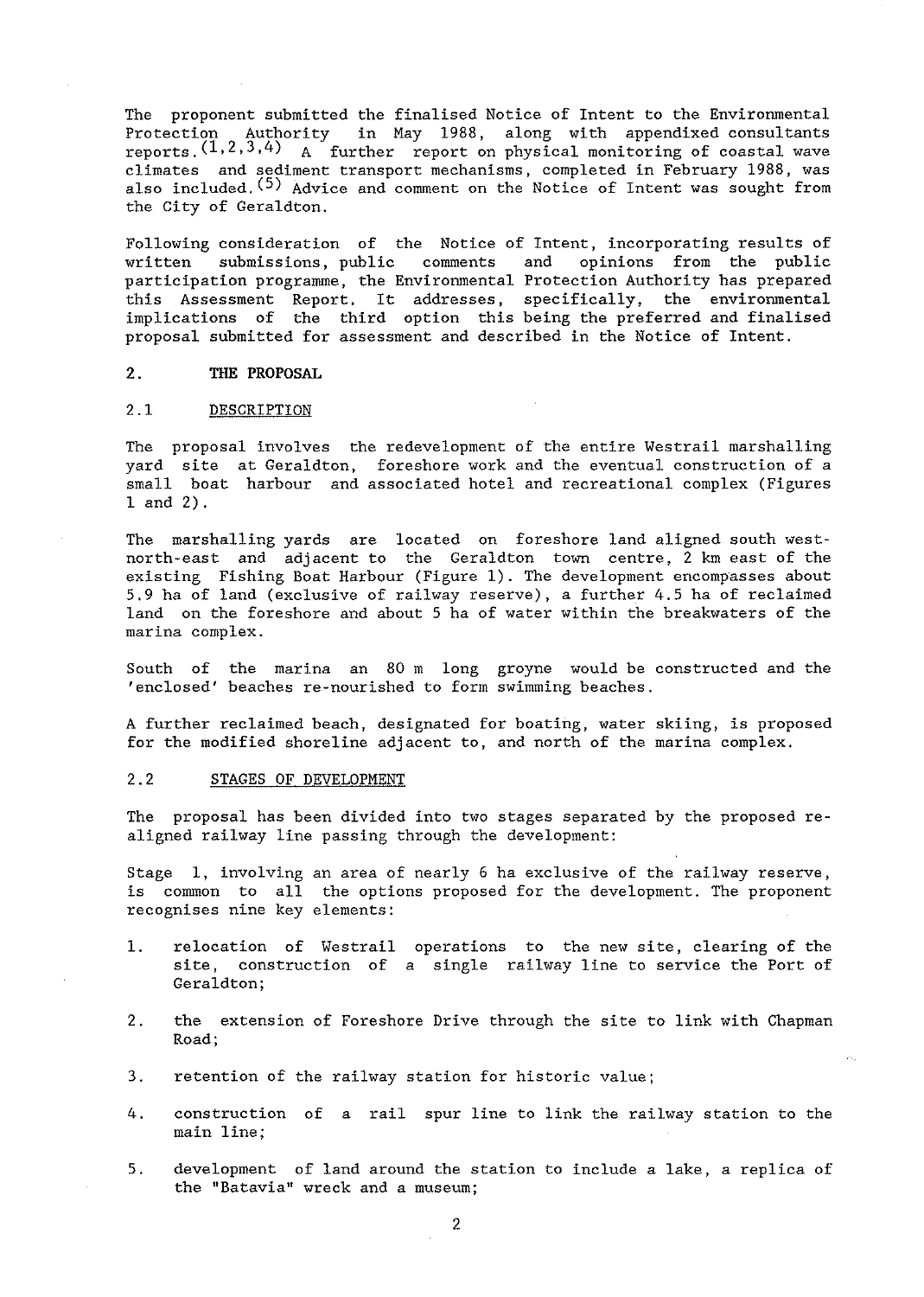Figure 1. Location of redevelopment proposal for Westrail Marshalling Yard, Geraldton (reproduced from the Notice of Intent).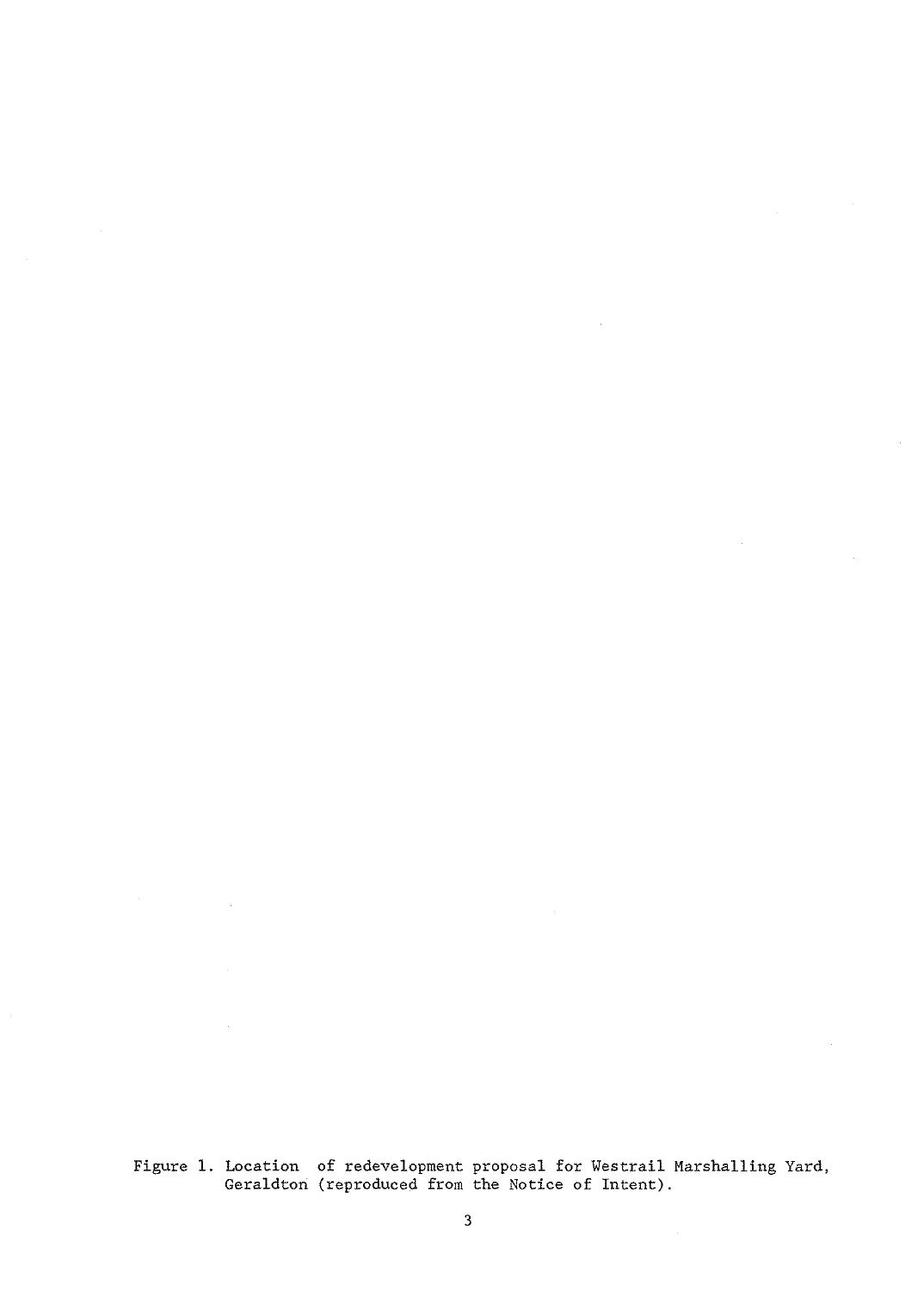Figure 2. Development concept for Geraldton (reproduced from the Notice of Intent). Foreshore Redevelopment

 $\sim$   $\sim$ 

 $\sim$ 

 $\bar{\alpha}$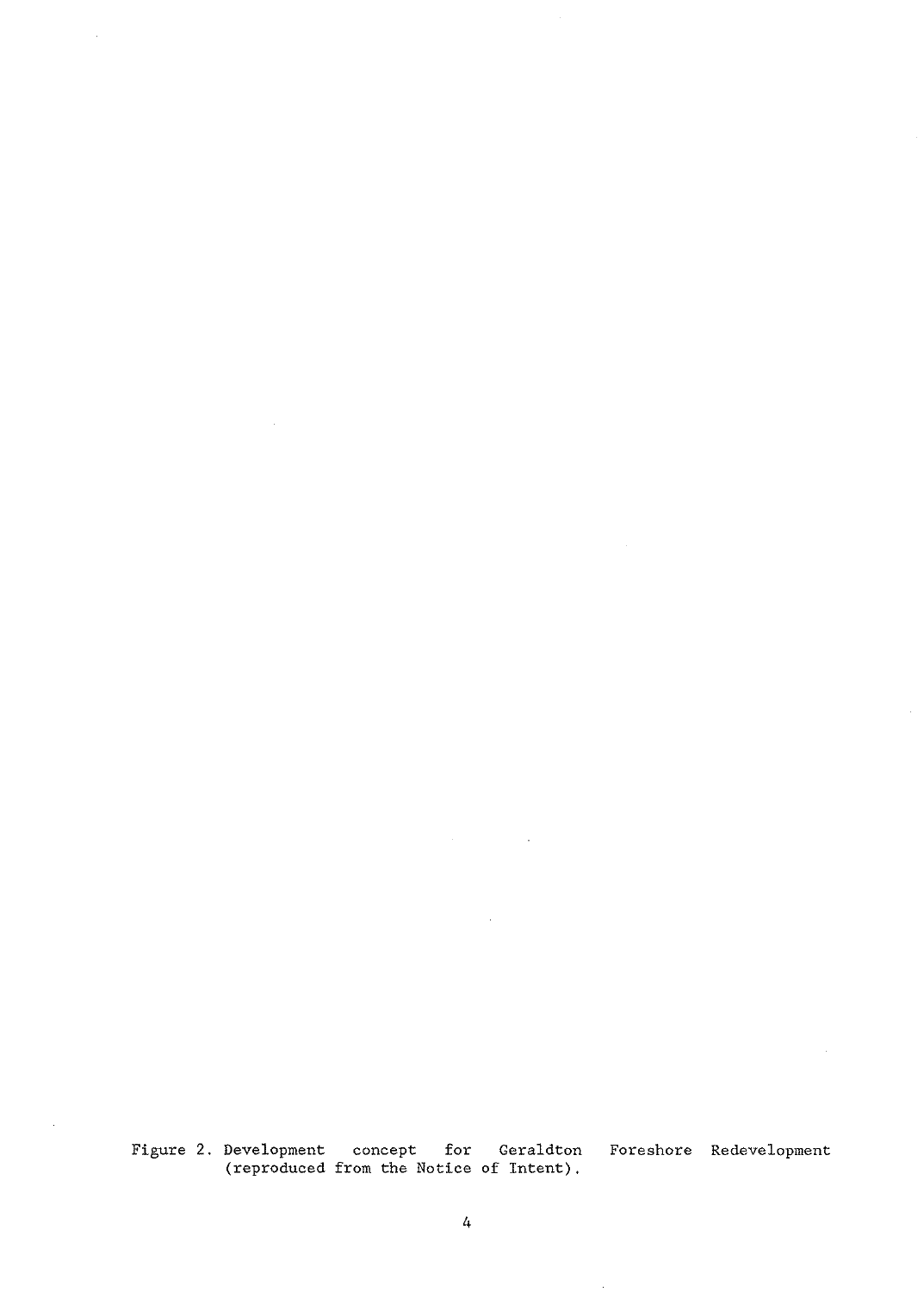- 6. landscaping around the Court House;
- 7. development of commercial buildings on the corner of Chapman Road and Forrest Street;
- 8. widening of Chapman Road; and
- 9. development of pedestrian crossings on Chapman Road.

Stage 2 covers the redevelopment of 6.9 ha of the site west of the realigned railway and encompasses some 4.5 ha of reclaimed land. Four key elements are recognised by the proponent for Stage 2:

- 1. construction of a small craft harbour;
- 2. develqpment of residential and tourist accommodation and associated parking, access roads, landscaping;
- 3. development of hardstand areas for car/trailer parking, dry boat storage, yacht club etc;
- 4. foreshore improvement work along the town foreshore.

The proponent considers the focal point of Stage 2 to be a resort hotel at the south of the marina site. Land-backed areas would accommodate ancillary activities such as a fuel and service wharf, dry storage areas.

Two boat ramps are planned initially, with an area set aside for rigging/derigging.

Reclamation and beach nourishment would be achieved by dumping of 300 000  $m<sup>3</sup>$  of sand supplied from maintenance dredging of the Geraldton Port Authority area. The breakwaters and revetments used to retain reclaimed areas are proposed to be built in advance of reclamation and will be constructed with a limestone core protected with layers of granite armour. The anticipated commencement for construction would be September/October 1988, while the provisional timing of Stage 2 is set at early 1989.

The marina would be enclosed by two breakwater groynes, a longer  $(-700 \text{ m})$ one extending north and with its tip some 250 m west of the existing shoreline (low water mark). The shorter (-150 m) breakwater groyne would extend due west to form a harbour entrance of a approximately 50 m width (Figure 2).

Harbour construction was viewed by the proponents in four phases:

- 1. construction of the harbour;
- 2. construction of jetties and pier to accommodate 200-250 craft;
- 3. preparation of landfill areas for foundation; and
- 4. construction of launching ramps, a ferry terminal and charter boat **ramps;**

Foreshore improvement is also divided into four phases:

1. construction of one short groyne west of the marina;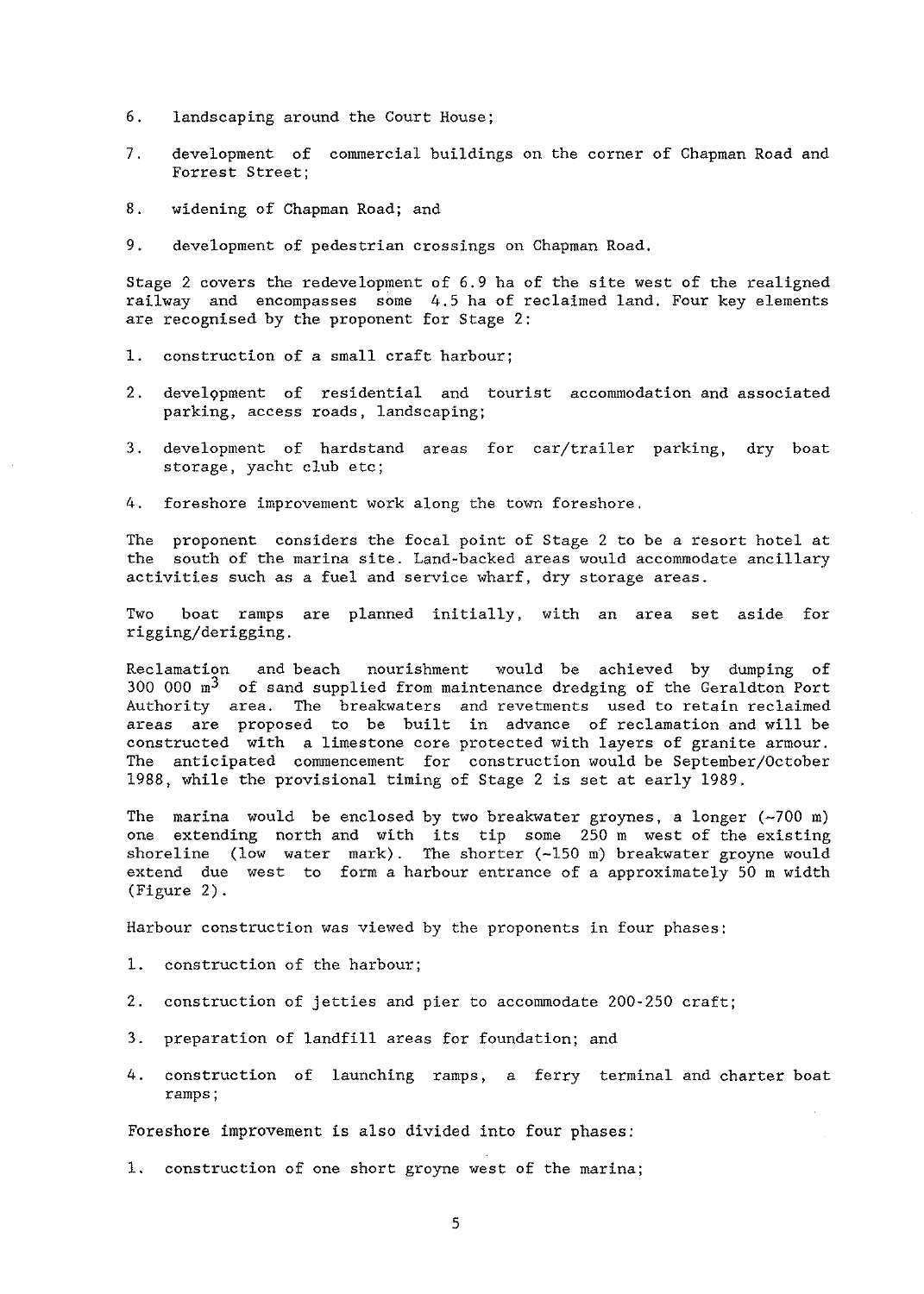- 2. re-nourishment of beaches;
- 3. construction of car parks to accommodate 400-500 cars; and
- 4. construction of a pedestrian and cycleway through the area.

## 2.3 ALTERNATIVES

Alternatives proposed by the proponent relate to the extent of development rather than locating the development at another site. As Stage 1 of the proposal is common to all the options proposed, the proponent discussed .<br>alternatives for development for the site west of the railway line (ie Stage 2) only.

Of the three options originally proposed (see Section 1 above), the proponent considered the second better than the first because it allows foreshore access to be improved to the benefit of the town centre and the site itself, and the third option as the most favourable alternative because it:

- provides a catalyst for an adjacent maritime and resort residential complex catering for boating demands, tourists, public recreation and **beaches;**  and
- makes best use of the opportunities of the site and would create a development that locals and tourists will use.

The proponent considers a "do-nothing" option has no appeal because of continued limited public access to the town waterfront and ignores the opportunity to develop a site, including beach restoration.

## 2.4 JUSTIFICATION FOR THE PROJECT

The proponent considers that justification for the project is demonstrated by the report from Horwath and Horwath evaluating the redevelopment potential of the marshalling yard site. This study recognised the positive attributes of the area, including those of the environment, notably an accessible and largely unspoiled coast with extensive coral reefs. The Notice of Intent highlights the following issues raised by the study, emphasising the opportunities to be gained:

. economic and demographic factors -

the proponent argues that increased development will result in increased population leading to increased **facilities;**  demand for quality services and

**tourism** -

proper presentation of the major attraction of the area (related to climate, beaches, water related activity) will increase visitor numbers and thus tourist demand for facilities;

boating -

the redevelopment will alleviate demand for more boating facilities, provide year-round boat pens and related support facilities;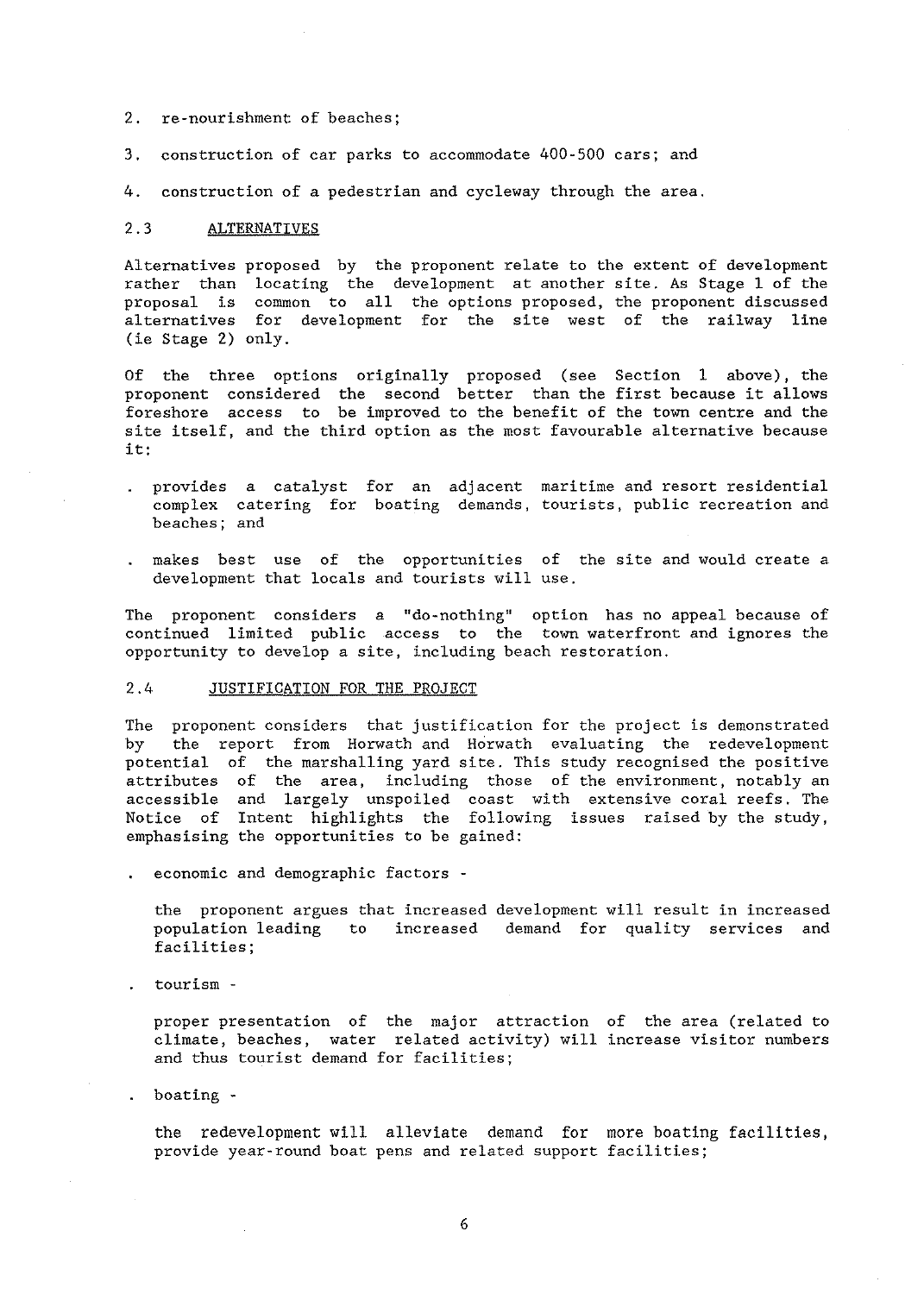- **increased retail development, increased demand for office space and for**  multi-unit townhouse residences;
- opportunity to reinstate a beach in front of the town centre;
- opportunity to satisfy perceived public demand for public recreation and parks along the foreshore, sea front restaurants, walkways etc; and
- opportunity to provide beaches with adequate car parking.

# 2.5 STATUTORY REQUIREMENTS, VESTING. AND MANAGEMENT RESPONSIBILITY

Authorisation for the project will be sought by the proponent from State Government, following the advice of State and local Government agencies.

The site comprises Geraldton Town Lots 229-295 and is set aside for railway purposes, vested with the Minister for Transport. The land is presently zoned for "Recreation, Governmental and Institutional" uses under the Town of Geraldton's District Town Planning Scheme. The proponent notes that this scheme does not include zoning which is applicable to the mixed use development proposed and, as such, a new zone would need to be introduced, which would be site specific. Since this includes reclaimed land within the harbour, the municipal boundary would also need extending to cover the 'new' land. The Town of Geraldton would need to agree to maintain public open space, including the re-nourished foreshore areas and facilities thereon. No foreshore reserves are envisaged for the development but this function will be guaranteed through provision of public recreation facilities and access along the foreshore and through the complex.

The State Planning Commission would need to approve any subdivision of the site, while permission to alter the existing street layout would require approval from the Town of Geraldton and the Main Roads Department. Approval to construct breakwaters and jetties is required from the Department of Marine and Harbours. The Port of Geraldton along with the Department of Marine and Harbours would have jurisdiction over waterways.

The Design-Development Study<sup>(1)</sup> for the proposal recommended that development of the site be controlled by a single body to coordinate private and public activities. The development includes revesting of the site with a lead agency, to ensure that there would be coordinated development agency, to ensure that there would be coordinated development consistent with the concept plan for the project. As such, the Department of Marine and Harbours was proposed as the lead agency with a project manager to coordinate revesting, rezoning to foreshore development land, the development and construction of all facilities, sales and leasing of parts of the sites, and implementation of monitoring and management on a day-today basis.

The Authority notes that the proponent is aware that the project manager would be required to comply with "all relevant standards identified by State and local Government Agencies".

## 3 . **ENVIRONMENTAL IMPACTS**

In preparing the Notice of Intent, the proponent considered several issues pertinent to the redevelopment where it impacts on the existing environment. Topics discussed in the Notice of Intent relate to:

the physical environment (geology, meteorology, oceanography, topography, bathymetry, coastal processes, water quality);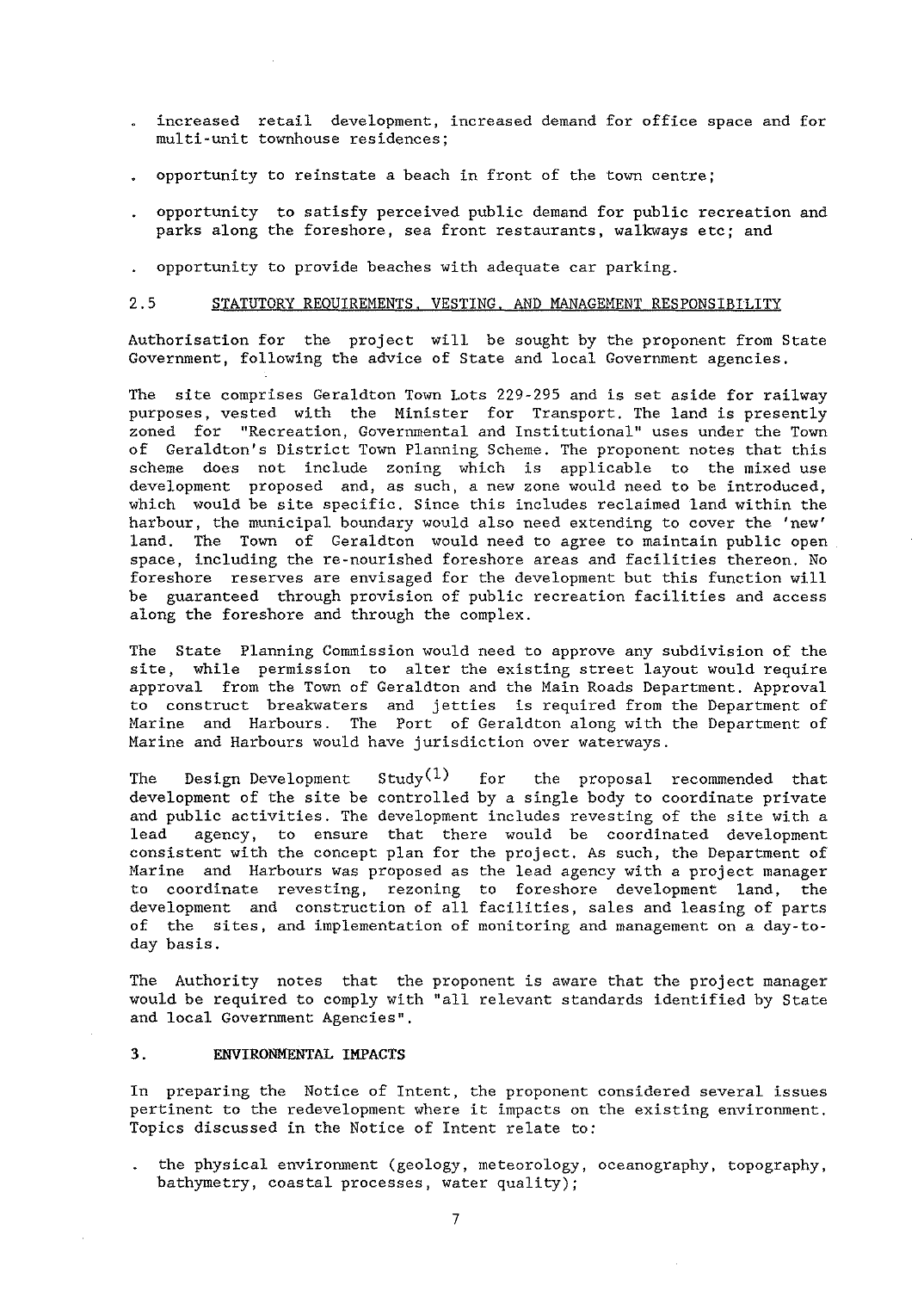the biological environment (marine and terrestrial habitats); and

the human environment (land and water use, rail and road use, public access, landscape, archaeological sites and System 5 Recommendations).

The environmental issues have, in most cases, been addressed adequately to allow proper assessment of the likely impacts of this redevelopment<br>proposal. The following key areas are identified in which the proposal had The following key areas are identified in which the proposal had clear or potential environmental impacts. These have been acknowledged by the proponent in the Notice of Intent:

- **seagrass loss;**
- **modification/interruption to sediment movement and coastal processes;**  and
- water quality reduction.

The proponent has acknowledged that certain impacts will be inevitable (eg loss of some seagrass in the process of providing a marina complex on reclaimed land) while some are intentional (eg considerable modification of the existing foreshore of the marshalling yards). The proponent considers that other than the loss of 20-25 ha of seagrasses, other impacts on the natural environment can be managed, and will therefore be of minor significance.

The Environmental Protection Authority concurs with these views, in general, **but raises comments here on particular issues under separate headings.** 

#### 3.1 HABITAT DISTURBANCE AND DESTRUCTION

The proponent considers that there are no terrestrial habitats of environmental value due to existing extensive site modification. The Environmental Protection Authority agrees in general with this and notes that there has been no rare or endangered species recorded from the site of the proposal $(6)$ .

The major environmental impact to the biological environment is the loss of seagrass community within the marina complex. The proponent acknowledged that there will be a permanent alienation of these habitats involving possible irreversible loss of some seagrass, amounting to 1% of the total seagrass meadows in Champion Bay. This equates to a loss of 20-25 ha of meadows over an area of about 37 ha.  $(2)$ 

Other anticipated impacts include temporary degradation of water quality, increased human pressure on the resources of the bay and accumulation of heavy metals and nutrients in the sediments of the bay (see Sections 3.2 and 3.3).

Given that loss of seagrasses represent 1% of these communities in Champion Bay, the ensuing impacts of this loss on the adjacent environment are likely **to be insignificant. It is noted here that the marina construction, however,**  has the potential to place other short-term pressures on adjacent habitats from increased turbidity through sediment resuspension and deposition of construction materials for the breakwaters, dredging of the waterway in the marina, and through release of nutrients and toxic substances generated from disturbance and resuspension of sediments. The extent of dredging has not been clearly outlined by the proponent.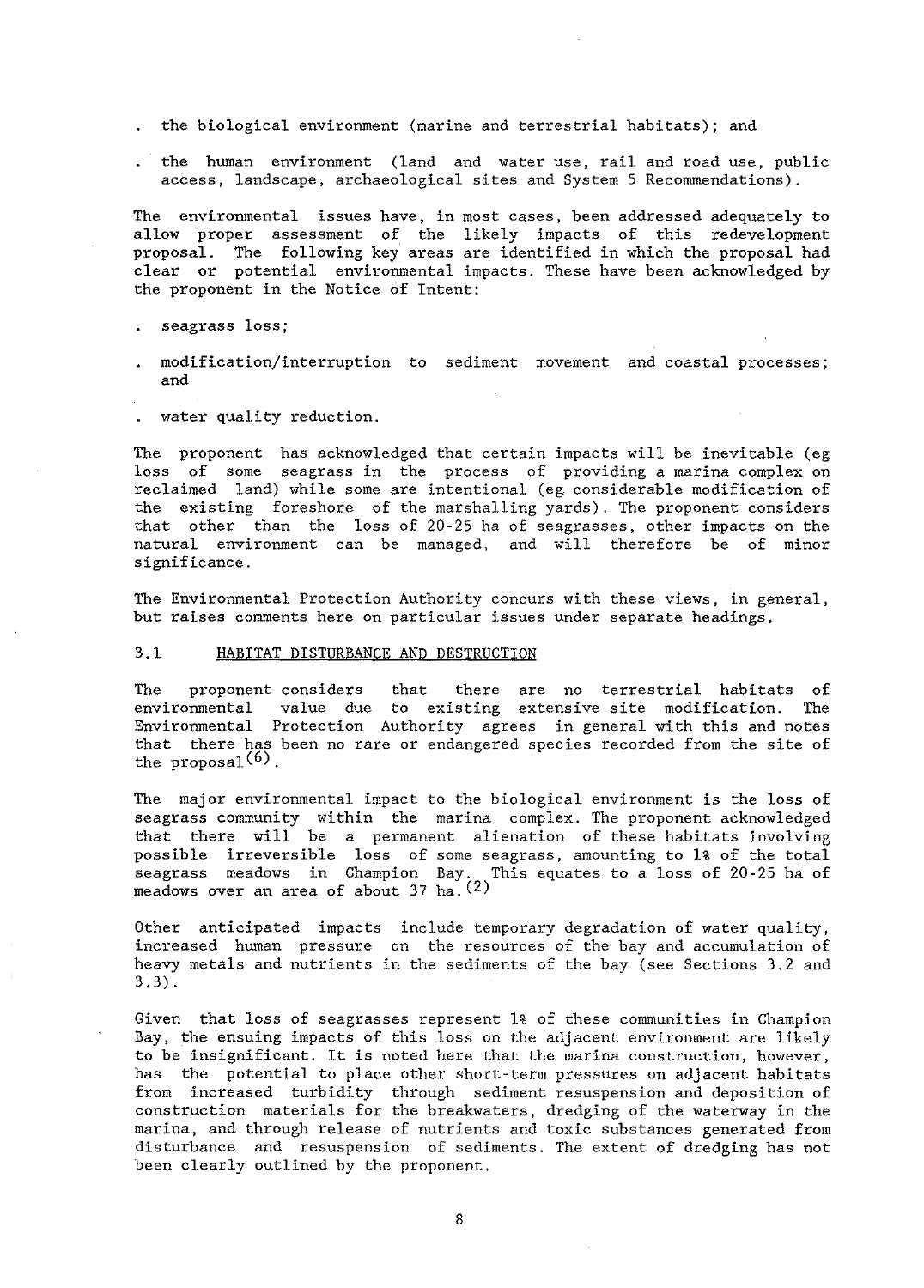A further potential impact on seagrass meadows is scouring damage inflicted by anchor chains of boats moored above healthy seagrass beds adjacent to the marina complex. The proponents recognise the need for boat anchorage havens and potential for the development to attract increased boat usage, having noted in the Notice of Intent, the increasing boat registrations in Geraldton. Impacts from this problem can be alleviated, however, through ensuring that there is proper design of any mooring in the adjacent seagrass areas which will eliminate the scouring caused by "chain drag" of anchors used to tether moored craft. There can be long-term effects from this type<br>of disturbance since evidence suggests that seagrass re-growth (redisturbance since evidence suggests that seagrass re-growth (recolonisation) from areas denuded by anchor drag is very slow.

#### 3.2 WATER QUALITY AND OTHER POLLUTION

The possibility of some decline in water quality within the marina, localised increase in turbidity during construction and dredging (latter not specified in detail), and contamination of the marina's bottom sediments with heavy metals once operations start, are acknowledged by the proponent.

The Environmental Protection Authority recognises that low generation and input of pollutants in combination with efficient circulation and flushing should ensure good water quality within the marina. However, the proponent's expectation that this water quality is likely to be similar to that of **oceanic waters outside seems optimistic.** 

The marina has been designed to maximise flushing. The proponent indicates an expected flushing time of about 8 days, based on tidal exchange. The Environmental Protection Authority agrees with these conclusions in general although it considers that the analysis of harbour flushing was fairly superficial. The proponent's views that wind-induced currents and currents driven by density gradients between less saline water and seawater are likely to reduce the flushing time, are also reasonable, but it is noted that no evidence is presented to support this.

The harbour design as shown in the Notice of Intent should provide flushing times which give adequate water exchange, and thus adequate water quality, provided strict management of pollutant inputs is maintained (see Section 4 in this report).

Entry and accumulation of heavy metals in the sediments of the marina from antifouling paints is acknowledged by the proponent, and action to control the input of particulates entering the system is proposed (see Section 4). The presence of heavy metals in the water column, as opposed to the sediments, is considered by the proponent to represent an insignificant impact due to high flushing rates providing adequate dilution and dispersal. This is a reasonable view and implementation of the appropriate management practices should minimise any likelihood of adverse impacts on the ecological environment caused by pollution in the marina and adjacent **waters.** 

It is, however, also noted that in addressing water quality, the proponent has not clearly specified the anticipated range of uses to which the water in the marina will be put.

Since adjacent public beaches are an integral part of the project, water quality in terms of human well-being should also be considered outside the **marina.**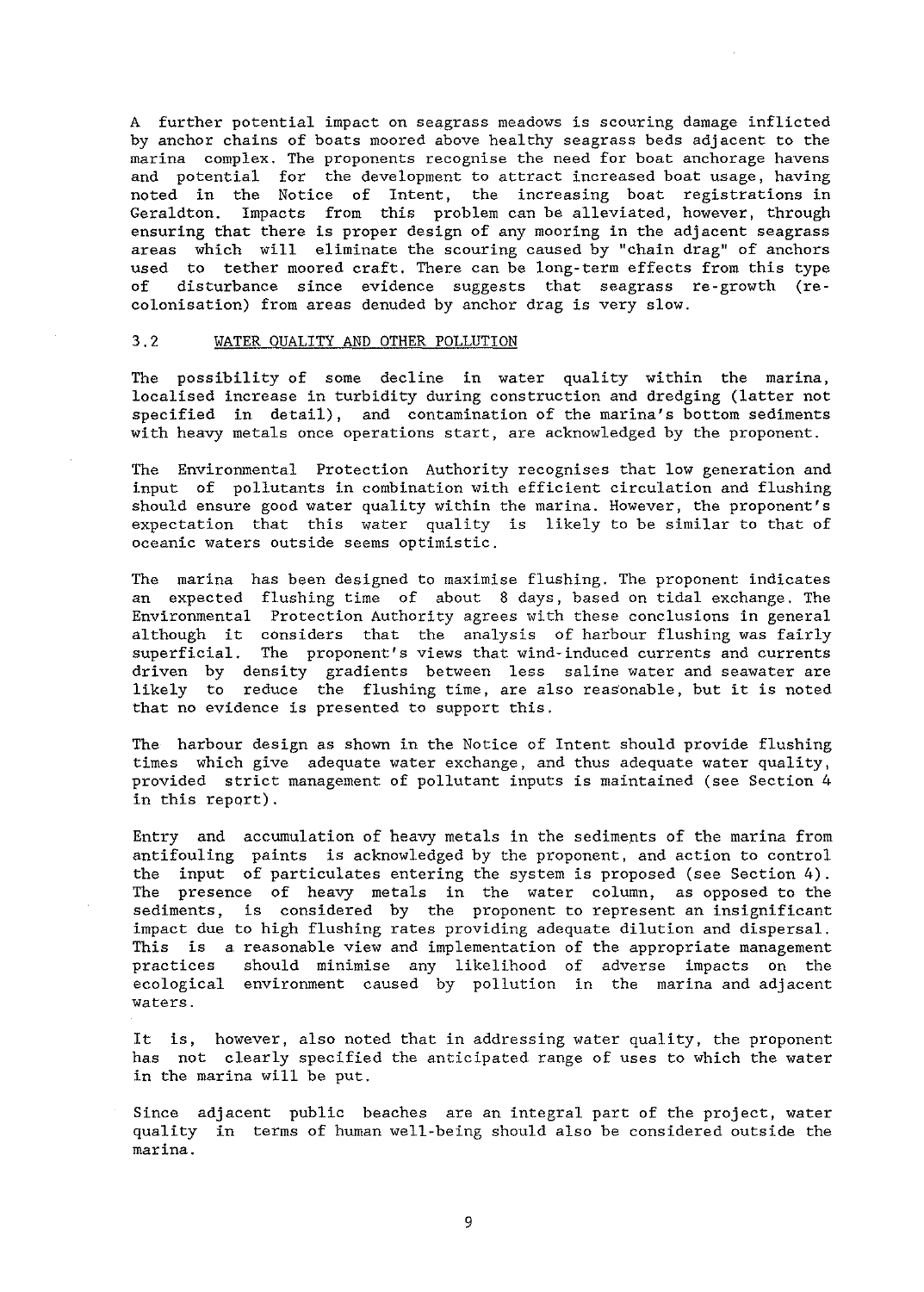With respect to this, the Authority notes that water quality criteria for direct contact recreation identified in the publication "Water Quality Criteria for Marine and Estuarine Waters of Western Australia" $(7)$  have not been considered for any part of the development. If the re-nourished beaches are to be regarded as suitable for swimming, then the criteria for direct contact recreation should be adopted (Appendix 1). If direct contact criteria are not adopted, or could not be achieved, the beaches could not be regarded as swimming beaches and appropriate steps would need to be taken by the authority given responsibility to manage them, so that the public was notified of this.

The water quality criteria to which the proponent intends adhering are those in Schedules 2, 3, 5 and 16 of the above publication. These allow for harvesting of aquatic life (including molluscs) for food, passage of fish and other aquatic life, and navigation and shipping.

## 3.3 INTERRUPTION AND MODIFICATION OF COASTAL PROCESSES

This centres on:

- foreshore erosion and maintenance of shoreline stability on either side of the proposed marina complex; and
- impact of the proposal on prevailing and non-prevailing events which could move sand north and south, respectively.

These issues have been acknowledged and addressed in the Notice of Intent by the proponent. The Notice of Intent describes a comprehensive and systematic set of investigations designed:

- to obtain an understanding of the natural forces acting, the coastal processes at work, the recent history of the coast; and
- to enable prediction of coastal changes and outcomes resulting from the proposed development.

These investigations included:

- determining the wind and wave climates, offshore and inshore, by analysis of wave data and use of mathematical models which have been checked against local data;
- identifying the key coastal processes of the region, using aerial photography, beach volume, coastal movement and hydrographic survey data, and records of volumes of sediment dredged; and
- predicting the future alignment of re-nourished beaches once the project is constructed. This was achieved with the aid of a fixed-bed physical model of the area offshore from the proposed foreshore development and the present port facilities at Geraldton. The model also provided data on breakwater design, wave heights, and degree of wave penetration into the proposed marina.

Point Moore Peninsula, the adjacent near-shore Point Moore reefs and the existing harbour provide shelter from prevailing offshore waves, approaching from the quadrant south to west. Waves arriving at the proposed foreshore development site are generally incident, from west to north west. The investigations of coastal processes have shown that presently there is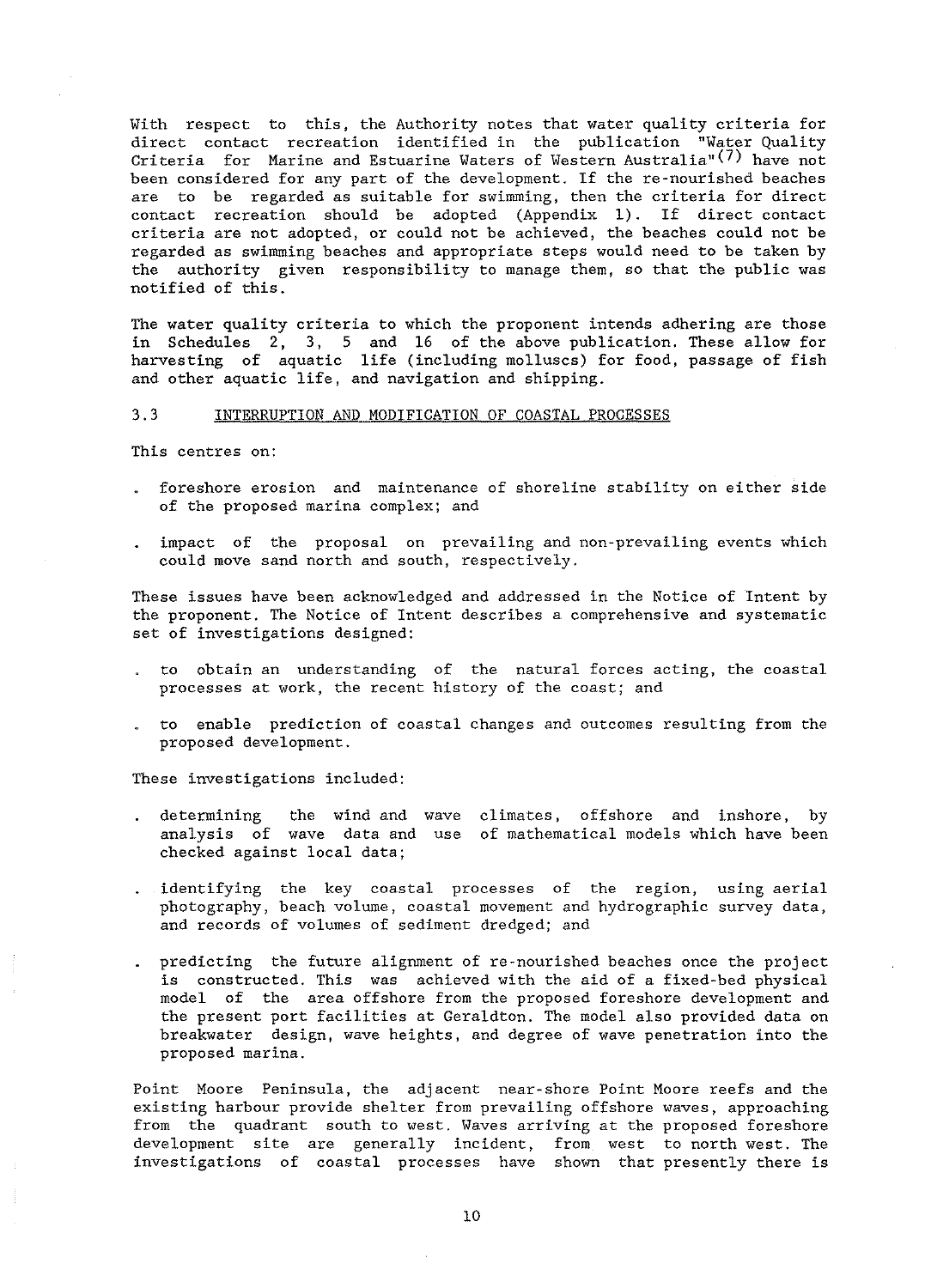potential for sand movement at the proposed site. However, the main northwest drift of sand which occurs south of the Point Moore Peninsula is denied to the proposed site by the presence of the Geraldton Fishing Boat Harbour and Port Authority development. There has been little or no maintenance dredging required in the shipping access channel which traverses the inshore waters just south of the proposed development site. As recognised by the proponent, it is also noted that the presence of the old jetty "scars" in the seagrass meadows suggest a long-term stable environment in the location of the proposed marina.

Numerous physical modelling tests were conducted involving different wave directions and alternative design configurations for groynes and the marina breakwaters. These tests were used to address the question of future beach stability and alignment, response of the beaches to storm waves and the need for subsequent beach re-nourishment. It was concluded that a single groyne of approximately 80 m in length situated between the Fitzgerald Street Groyne and the proposed marina would provide for a stable beach to the south of the marina. The Environmental Protection Authority acknowledges that the proponent also recognises that these re-nourished beaches will be subject to change in their early lifetime, but agrees that this can be adequately controlled through the appropriate management and rejuvenation of these areas. The proponent's contention that there will be little impact of the marina on the north shore is also consistent with Environmental Protection Authority's views on this, in that both the "shadow" created by the proposed marina adjacent and south of this beach, and the occasional influx of sands south, under non-prevailing condition, should make a stable beach in this location a realistic proposition.

Advice the Environmental Protection Authority has received indicates that the work undertaken to understand the coastal processes is generally adequate and addresses the main issues. It concurs with the view that the likelihood of the marina exacerbating the existing coastal erosion is likely to be low, and that mobilisation of sands will be reduced due to the binding capacity of the extensive seagrasses.

However, there may be some localised impacts relating to the ecology of the system which will require monitoring and management. For example, the relative action of scouring as opposed to back wash of waves on erosion of seagrasses adjacent to the long breakwater is not clearly resolved in the Notice of Intent.

## 3.4 HUMAN IMPACTS

The proposal has various implications for the human environment and the Environmental Protection Authority is satisfied that most of these issues have been adequately addressed or can be controlled by proper management.

With respect to the effects of air and noise emissions, notably during the construction phase of the development, the proponent has acknowledged that noise, dust and vibrations will occur through dumping, demolition, building and cartage to and from the site. The proponent's response is that where possible, these activities will be limited to normal working hours and within statutory limits. The proponent has indicated that dust in summer within beatable, interval in proponent has indicated that date in banalize with a will be suppressed by watering and, if necessary, spraying with a stabilising material. The proponent has stated a willingness to comply with statutory regulations in force with respect to noise and vibration, and to consult with the appropriate State agency in taking action to reduce these effects. In view of this, serious problems are unlikely to arise. It is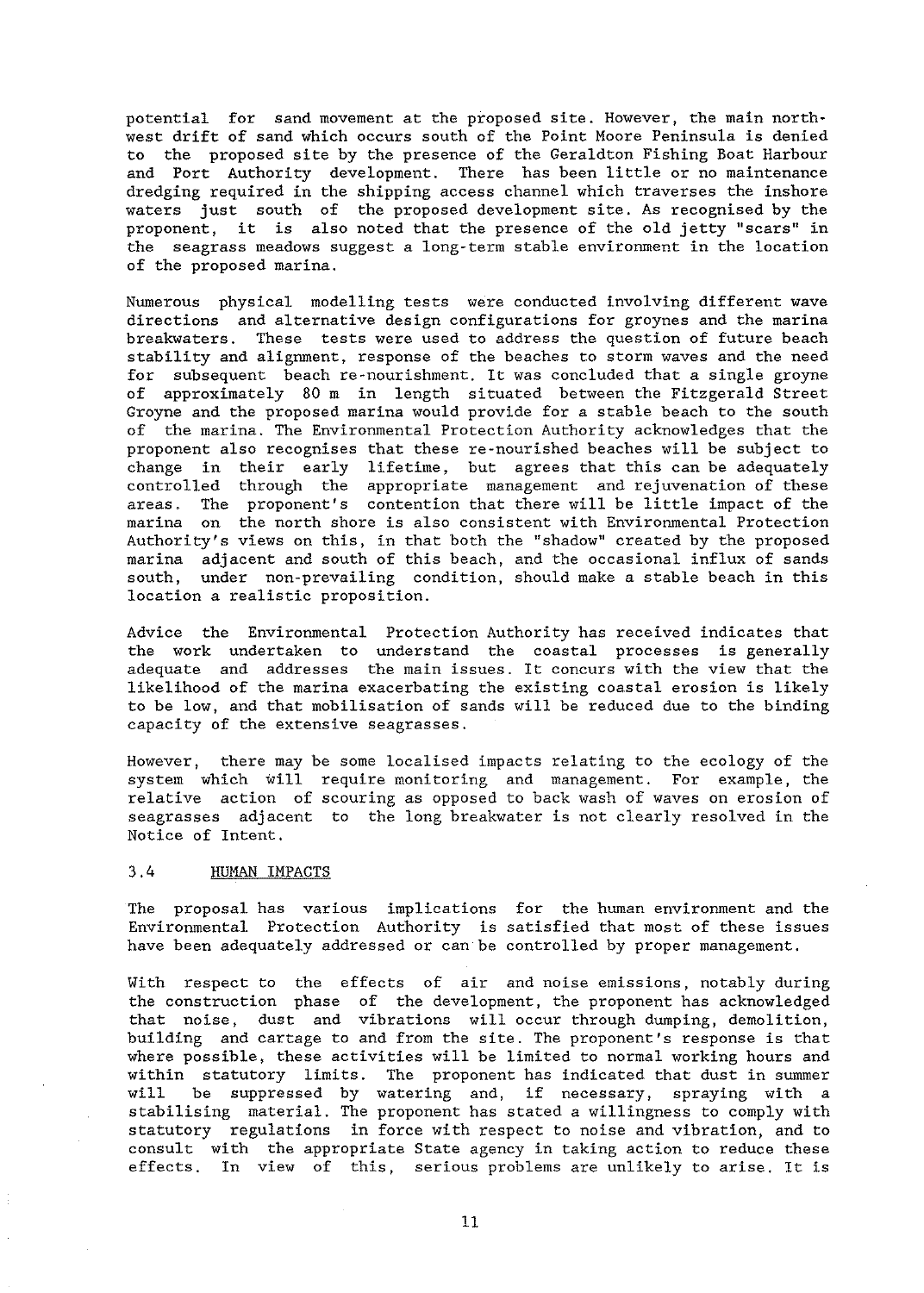suggested that the proponent maintain close liaison with local and state agencies on the timing, hours of operation and routes to be used by service and construction vehicles during the construction of the development. These issues are further addressed in Section 4.1 of this Report.

#### 3.5 HISTORIC, ETHNOGRAPHIC, CONSERVATION SITES

It is noted that no historic wrecks are registered from the site of the marina. If such remains were to be uncovered, then the provisions of the Maritime Archaeology Act would need to be complied with.

The proponent acknowledges that the site does not conflict with any<br>Environmental Protection Authority System 5 Recommendation for Environmental Protection Authority System 5 Recommendation for conservation. The proponent also considers that any archaeological sites would have been destroyed during construction and operation of the marshalling yards and existing retaining rock walls. No results of surveys for aboriginal sites have been presented in the Notice of Intent and they have presumably not been carried out. If aboriginal sites do exist here then the provisions of the Aboriginal Heritage Act would need to be complied with.

#### RECOMMENDATION 1

The Environmental Protection Authority concludes that the proposal by the **Department of Marine and Harbours to construct a marina and re-nourish the**  foreshore at Geraldton is environmentally acceptable and recommends that it could be implemented subject to appropriate management, the commitments in the Notice of Intent, and the recommendations in this Report.

#### RECOMMENDATION 2

The Environmental Protection Authority recommends that the proponent satisfy Schedules 5 and 16 of the document "Water Quality Criteria for Marine and Estuarine Waters of Western Australia" pertaining to use of water for passage of fish and for navigation and shipping. If swimming is proposed in the marina waters, then the proponent should adopt, along with Schedules 5 and 16 already outlined in the Notice of Intent, Schedule 1 of the report<br>"Water Quality Criteria for Marine and Estuarine Waters of Western Quality Criteria for Marine and Estuarine Waters of Western Australia" for direct contact recreation.

## 4. MANAGEMENT AND MONITORING

The overall environmental suitability of a project like the redevelopment proposed for the foreshore at Geraldton will be influenced by:

- the degree to which anticipated environmental impacts can be managed; and
- a demonstrated capacity for implementation of the necessary management **initiatives.**

The latter requires:

- identification of the responsibilities of the respective management agencies and acceptance of those responsibilities;
- definition of clear, legally enforceable **implementation of the management measures; mechanisms to ensure**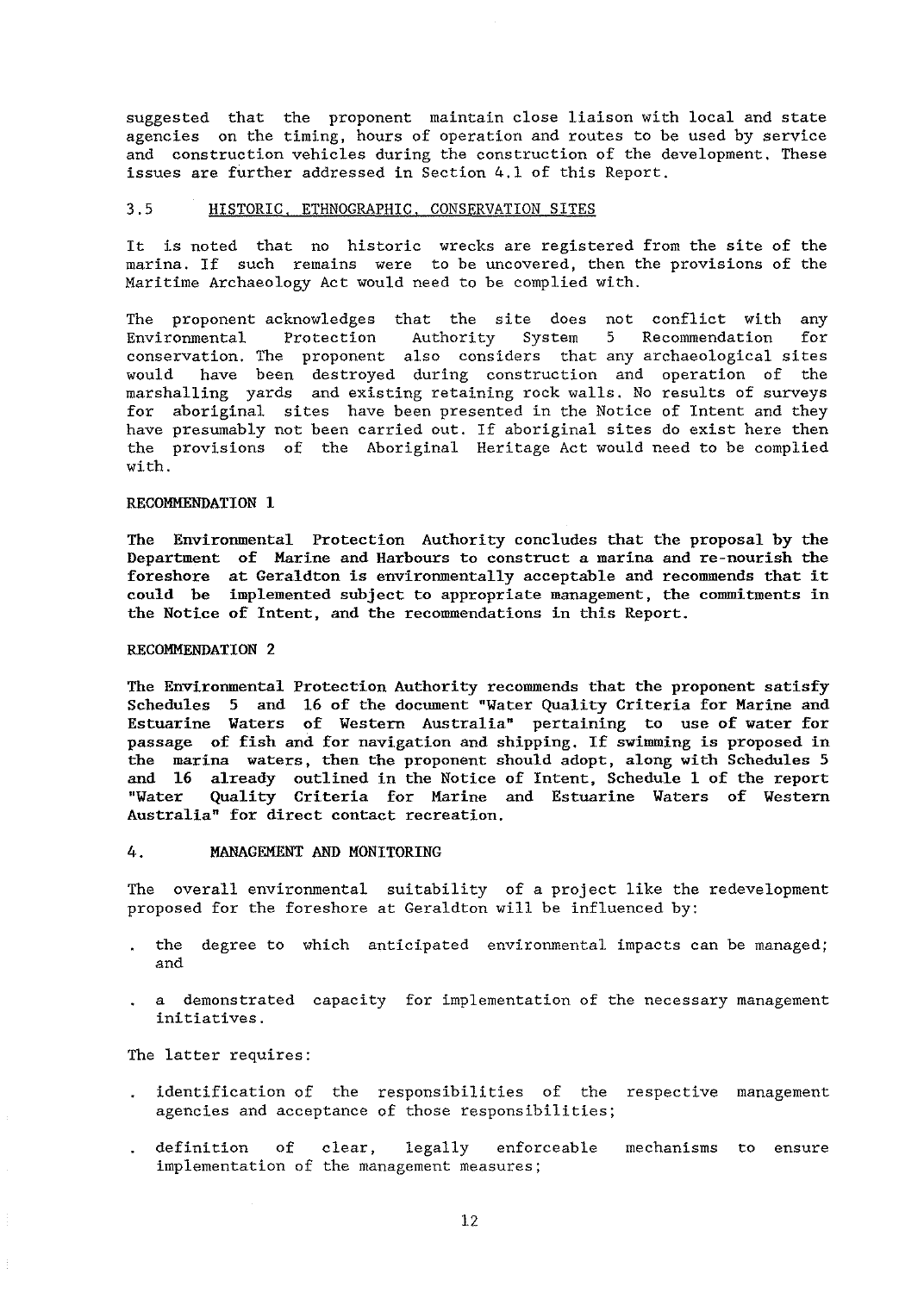- identification of the resources required for management and clear commitments to the allocation of these resources (including contingency funding);
- initiating of a monitoring programme and incorporation of results in management strategies implemented;
- submission of periodic reports to the appropriate authorities; and
- implementation of all approved management condition and commitments given.

As indicated earlier in this report many of the impacts likely to arise from the development could be regarded as acceptable subject to appropriate management. In broad terms the proponent has addressed those of the above requirements applying to the redevelopment proposal. Particular management related requirements (including monitoring) arising from the proposal are examined below under separate headings related to the timing of the development stages.

#### 4.1 CONSTRUCTION PHASE REQUIREMENTS

In this phase the proponent has identified the management objectives as being to minimise dust, noise, vibration, turbidity from rock dumping, and to minimise changes to the traffic system. Proposed safeguards against the effects of dredging and spoil disposal operations appear adequate. The proponent, though recognising the potential problems created to adjacent natural environments by the turbidity arising from the sediment plume during construction, considers the effects to be temporary only.

The Environmental Protection Authority agrees with this but also notes that, beyond turbidity and loss of water clarity for photosynthesis of seagrasses, the potential effects of fine silts on the filter feeding animals on the reef and in the seagrass meadows is not addressed. There are concerns related to the potential adverse effects of fine sediments and other contaminants created by any plume arising from dredging and rock dumping on all facets of these communities and the impact of this would need to be monitored during this part of the operation.

The requirements for liaison between the proponent and appropriate State and local Government bodies with regard to controlling noise, dust and vibration has already been discussed (see Section 3.4) and the proponent has indicated an intention to do this. The proponent has given some commitments regarding the control of dust. However, the Authority considers that these are not entirely adequate. It is the Authority's view that dust levels must be controlled within acceptable limits throughout this phase of the project. The Authority expects that this will occur but if it does not, the Authority will take such action as is necessary to ensure that acceptable limits are met.

#### 4.2 POST-CONSTRUCTION REQUIREMENTS

The proponent considers construction is complete: that the following require managing once

- water quality in the marina, including input of contaminants;
- maintenance of shoreline stability;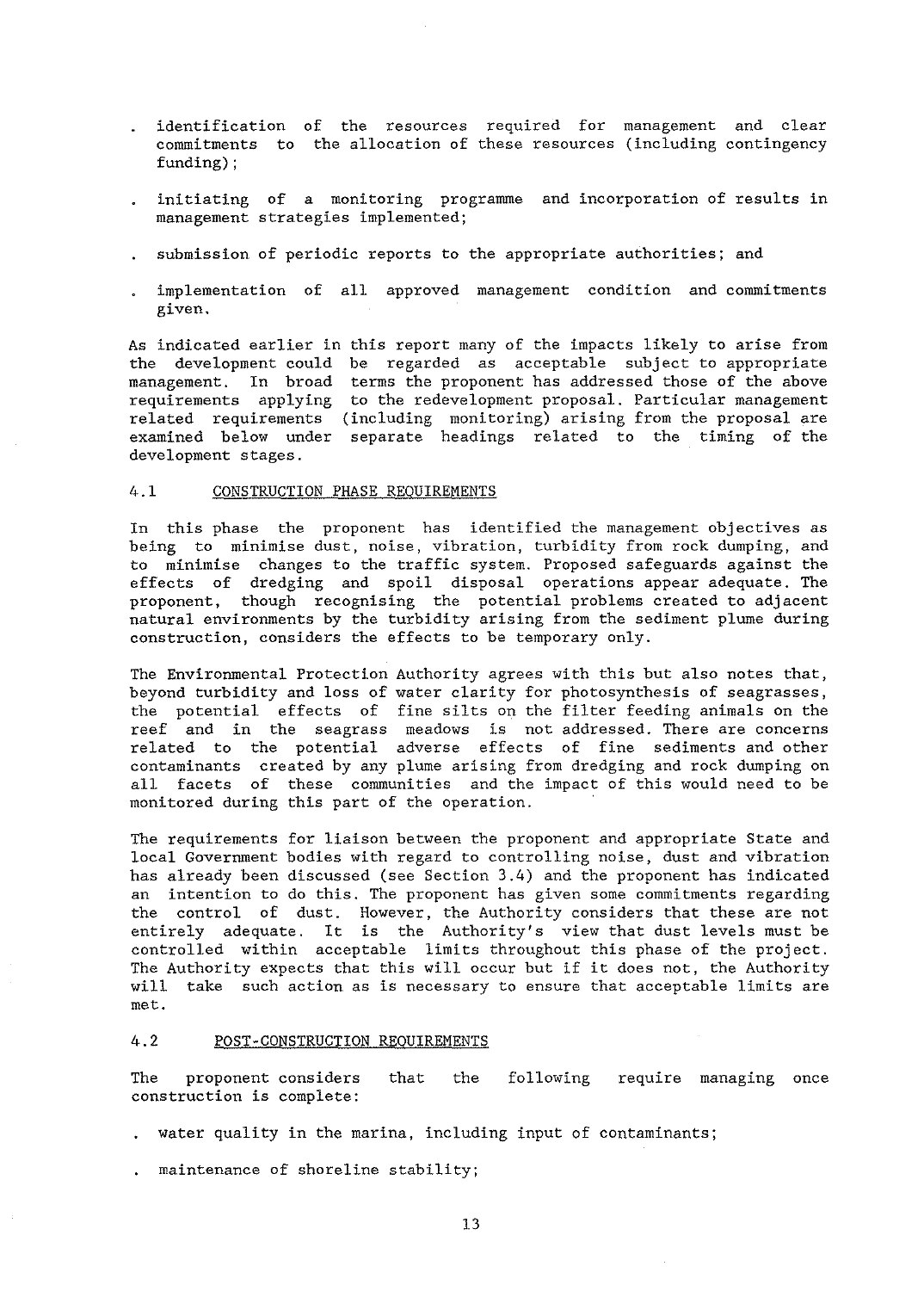- maintenance of depth in the waterways; and
- the "living resources" in Champion Bay.

The objectives of the management in the operational phase are;

- maintaining water quality to meet criteria set down in Schedules 2, 3, 5 and 16, (see reference 7);
- maintaining the shorelines of re-nourished beaches;
- maintaining navigable depth in the marina; and
- maintaining the "living resources" in Champion Bay.

The proponent considers entry of floating seagrass to be a potential management problem as there is abundant wrack in Champion Bay. The proponent anticipates that this will accumulate in a particular spot where it can be physically removed. The Environmental Protection Authority suggests that disposal of this wrack should be to the land, with the material being used as a stabilising mulch.

It is the Environmental Protection Authority's view that all runoff from car **parks, landscaped areas, hard stand areas, and service areas should be**  either contained or treated. It should be noted that deliberate discharges of effluents to the marina or adjacent environment from the site would require approval through the effluent discharge licencing provisions of the Environmental Protection Act 1986.

The proponent has addressed in general terms only· the containment of pollutants arising from runoff and wastes. The proponent acknowledges that direct discharge of pollutants into the marina is not desirable, and states that there will be no direct sources of pollutants in the project area apart from car parks, landscaped areas and buildings. Car park design and landscape planning should ensure containment or diversion of runoff away from the marina. The Environmental Protection Authority agrees with the proponent in the need for traps to prevent entry of particulate materials, including heavy metals, and to improve quality of runoff prior to discharge, and recognises that detailed design of the drainage system has yet to be undertaken. Provided the drainage system is properly trapped to deal with floating debris, greases, oils and other hydrocarbons, sediments and other suspended matter, and provided the drainage system was effectively managed, the Environmental Protection Authority accepts that an environmentally suitable drainage system could be achieved. With respect to the likely input of fuels into the marina it is the Environmental Protection Authority's view<br>that the fuelling and service wharf should be located such that it will not the fuelling and service wharf should be located such that it will not impact on the waters of the marina.

With respect to sewage control, the proponent has stated that toilets will be sewered and a sullage pump-out facility provided. In this regard, sullage disposal should be to an appropriate station not with access to the marina waters. Moreover the sewered toilets should include an outlet for disposal of wastes from boats using the pens, to reduce the likelihood of illegal discharge of sewage, waste waters and associated bacteria to the marina **waters.**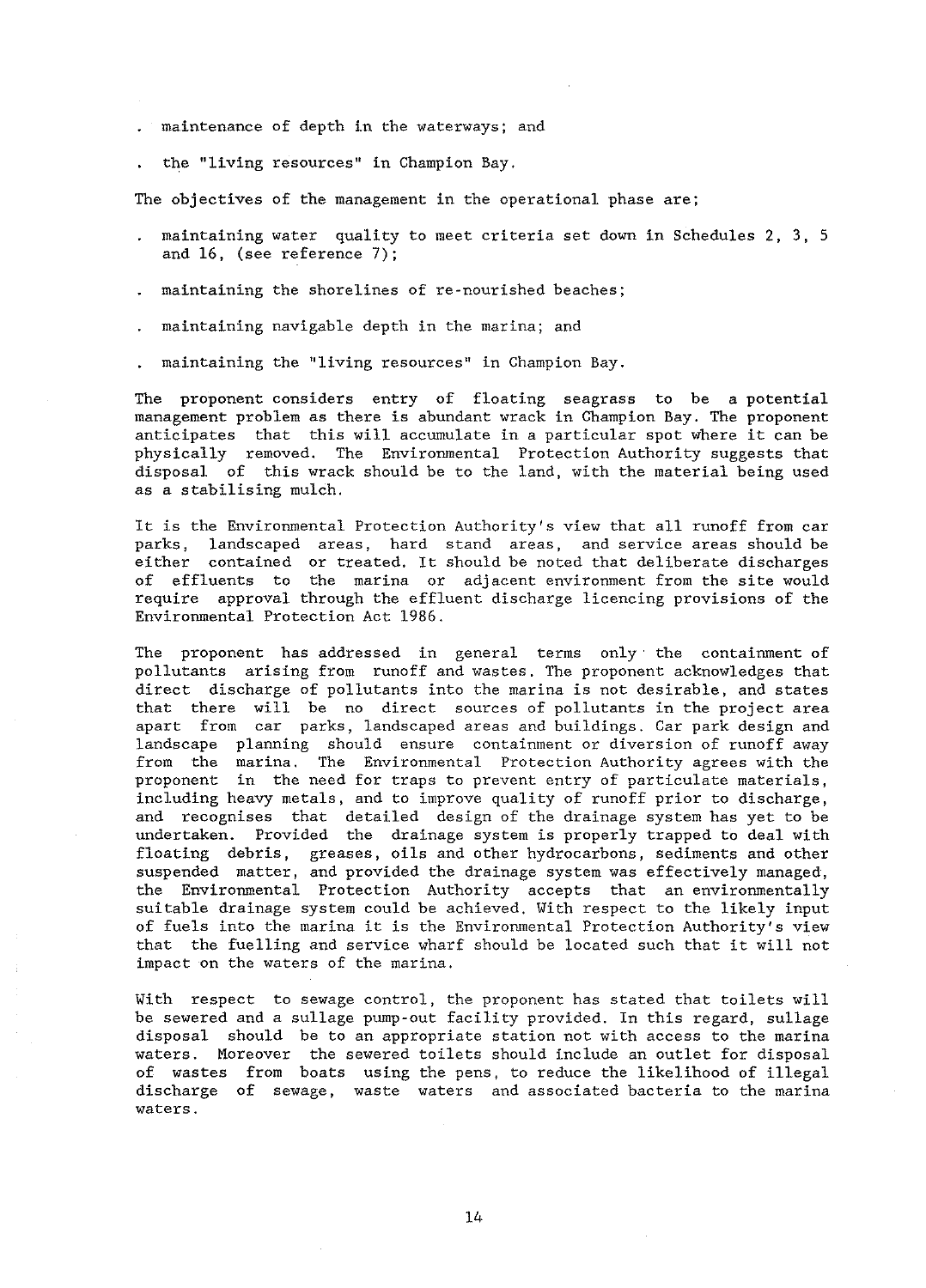#### RECOMMENDATION 3

The Environmental Protection Authority recommends that planning and operation designs for location of refuelling facilities, stormwater drainage and runoff containment and diversion for the marina site be forwarded to the Authority for approval when these are finalised by the **proponent and before construction commences.** 

Since the proposed site is one which has been used as a railway marshalling yard for years, the accumulation of quantities of oils, grease and other pollutants is possible. For this reason it is the Environmental Protection Authority's view that any significant accumulations of oils or other potential pollutants existing on the site, and which could enter the marina, be identified and action taken to remove or manage them appropriately so that they do not interfere with the objectives for high water quality.

## RECOMMENDATION 4

The Environmental Protection Authority recommends that before site clearing and development commences on the marshalling yard, the proponent should identify any dumping, stockpiling or accumulation of oil, or other potential pollutants which could enter the marina and these should be managed to the Authority's satisfaction and in such a way so that they do not create a threat to the adjacent marine environment.

The proponent recognises the need for management and maintenance of the marina structures and beaches, including their re-nourishment. The marina structures and beaches, including their re-nourishment. The likelihood of losses of beach through erosion during the early lifetime of the project is acknowledged by the proponent.

The question of whether losses of seagrass on the outside and adjacent to the wall of the long breakwater would occur was not clearly resolved in the Notice of Intent, and there was a difference of opinion as to the cause of this loss, evident at a similar site in the adjacent fishing boat harbour. In view of these differences of opinion the site should be monitored by the proponent during and after construction to clarify the processes involved and to provide early warnings to remedy the problem if this is significant.

#### 4.3 MONITORING PROGRAMME

### 4.3.1 SCOPE OF THE PROGRAMME

A comprehensive monitoring programme is proposed in the Notice of Intent with the objectives of controlling water quality in the marina, the sandy beaches to the north and south and the "living resources" of Champion Bay. The parameters to be monitored are, in the Environmental Protection Authority's view, generally satisfactory to provide the necessary information for controlling water quality and assessing heavy metal levels.

Besides the factors outlined in the monitoring programme presented in Table 4 of the Notice of Intent, the programme should include the requirements already mentioned (ie the effects of fine and particulate sediments and suspended materials in the plume created during construction and from dredging of the waterway). In this regard the Environmental Protection Authority is concerned with the lack of details from the proponent on the extent and timing of dredging.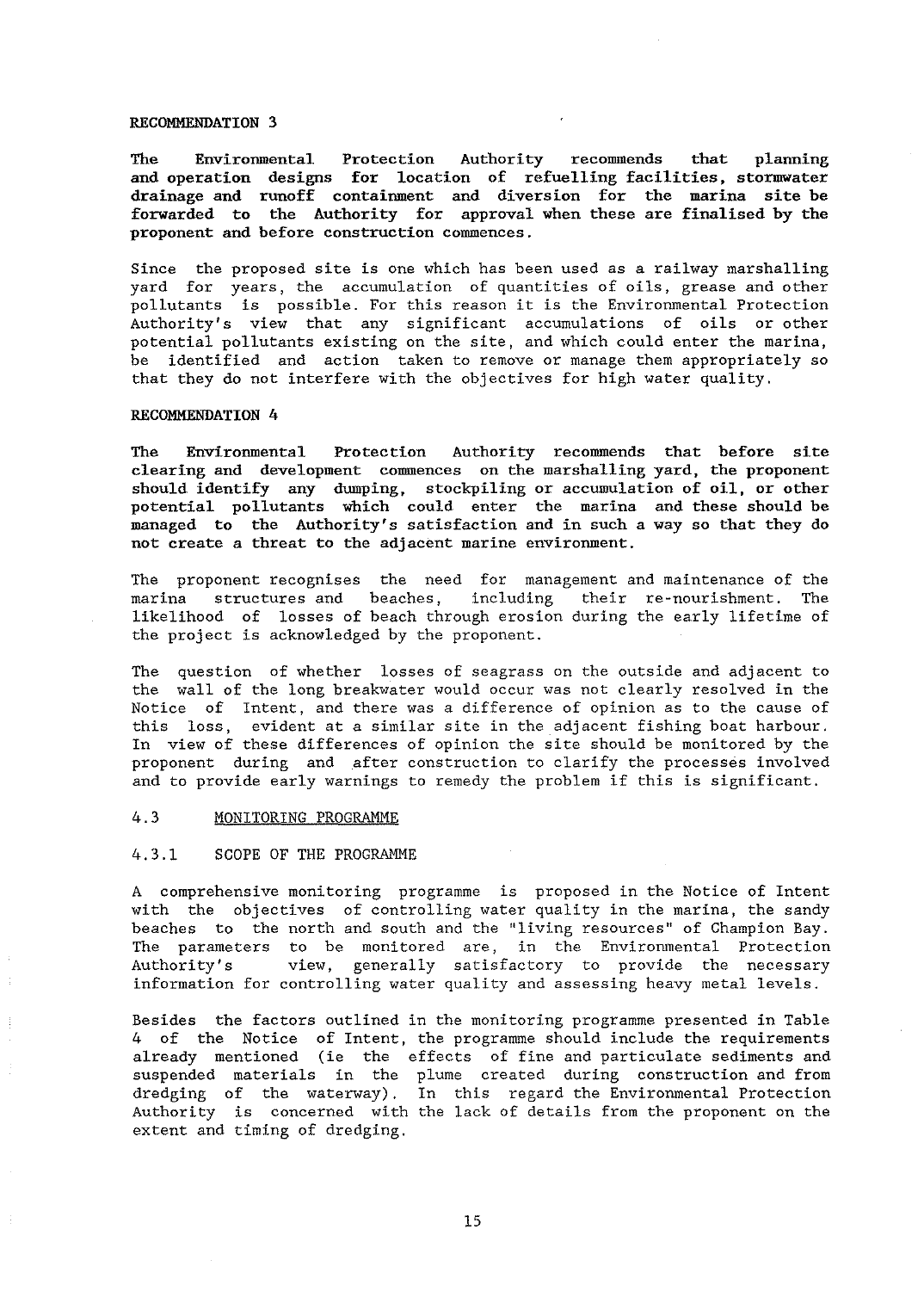It is clear to the Environmental Protection Authority, and to the proponent, that not all parameters would need to be observed at the same time and frequency and, obviously, some parameters would require observation at specific locations only. It is the Environmental Protection Authority's view that a flexible monitoring programme that could respond to the particular<br>requirements arising from the project would fit the objectives for arising from the project would fit the objectives for management outlined in the Notice of Intent.

In this regard the Environmental Protection Authority considers that the monitoring programme for heavy metals in the sediments should include sampling of sites within and beyond the confines of the proposed marina.

With respect to the monitoring of "living resources" proposed in the Notice of Intent, the Environmental Protection Authority agrees that they should be monitored to determine whether the proposal is having an affect on these communities. Although, the proponent acknowledges the potential deleterious impacts of increased human pressure on these resources, particularly through over-fishing, the Notice of Intent refers only to the fishery, and its potential exploitation. However, the Environmental Protection Authority considers that there is also a need for monitoring the flora (algae) and fauna (invertebrate animals) of the reef and seagrass meadows, these being key sources of food and shelter to the fish.

The proponent has indicated the intention that results of the monitoring programme and management action will be collated and analysed and made available to the Environmental Protection Authority on an annual basis or as required.

The Environmental Protection Authority agrees with the proponent's implication for review of the monitoring programme after the first year. The<br>Environmental Protection Authority considers it appropriate that the Protection Authority considers it appropriate that the monitoring should be reviewed regularly, and with a major review after five years. Monitoring and management reports, other than interim reports discussed above, should be submitted on this basis. The report on the longterm (five year) review should draw on the data collected, and management undertaken, during the full five year period.

In addition to these annual and long-term reviews, the Environmental Protection Authority considers it important than any unforeseen or extraordinary occurrence that affects environmental conditions within or adjacent to the marina should also be reported as soon as practicable after they occur as well as in the next periodic report.

## RECOMMENDATION 5

The Environmental Protection Authority recommends that a detailed monitoring programme should be prepared by the proponent and submitted to the Authority for approval before construction commences. In addition to the parameters identified in Table 4 of the Notice of Intent, the monitoring programme should provide for:

- (1) monitoring of the extent and impact of any plume created from rock dumping during construction work or from dredging, for the duration of the plume;
- (2) monitoring of the extent of changes to the beach and any consequent effects on the adjacent offshore communities until such time as the beach stabilises;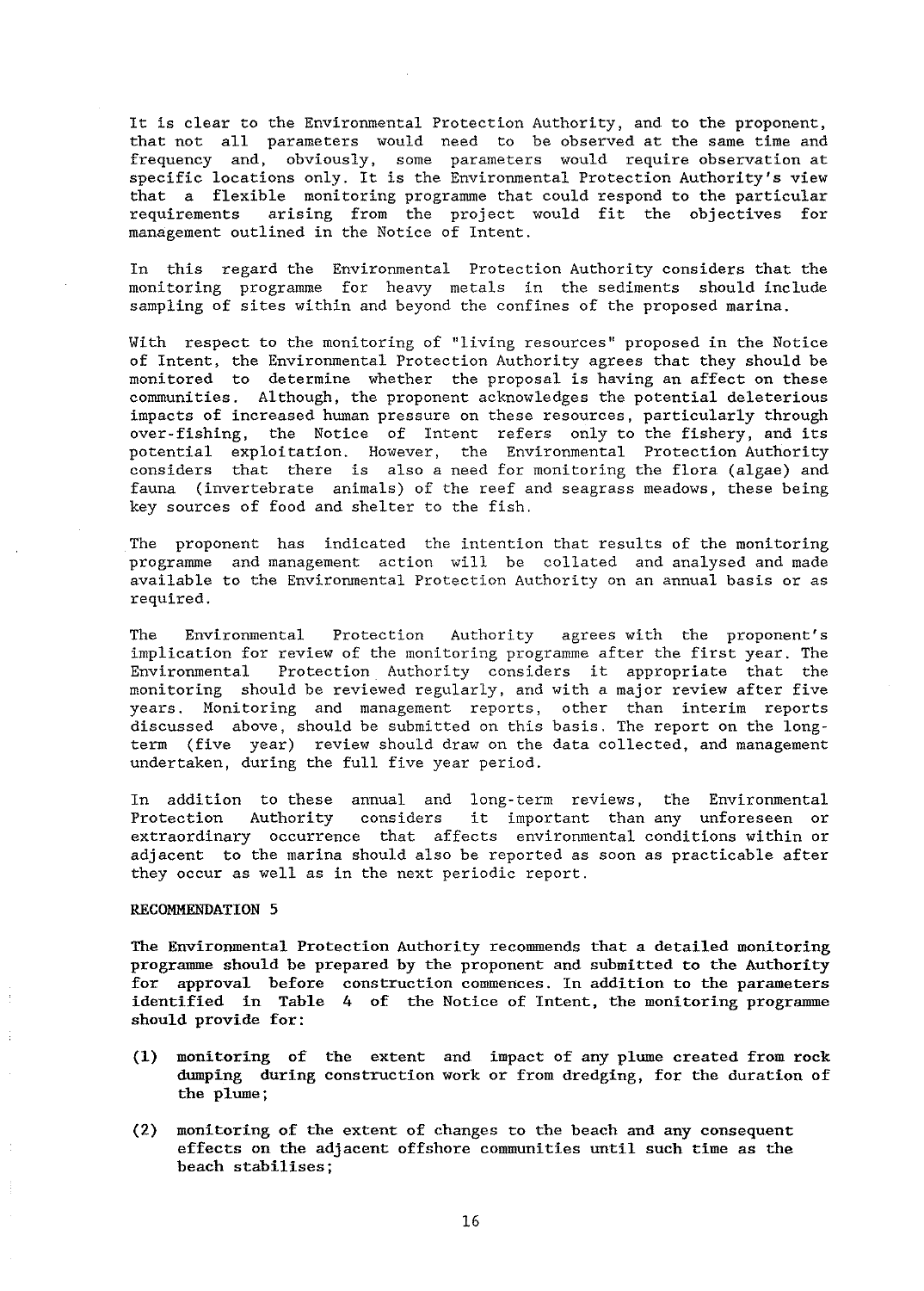- (3) monitoring of heavy metal concentrations in the sediments at sites hoth within and outside the marina (the latter as a control to enable longterm effects to be assessed), commencing before the marina starts operating and continuing for an initial period of five years;
- (4) monitoring of dust levels during the construction phase of the **operation;**
- (5) monitoring being carried out for a period of five years initially, then **reviewed, with interim reports on monitoring and management submitted**  to the Environmental Protection Authority by the proponent or managing **agency on an annual basis; and**
- (6) reporting after five years of operation of the marina, with reference to the monitoring results obtained during the full five year period, including interpretation of the results, recommendations relating to future requirements and with a commitment to amend management in accordance with the monitoring results.

## 4.3.2 CONTINGENCIES

The proponent has addressed most foreseeable contingencies, including fuel spills, fires, stratification of the water mass and the impact of storms. Public liability insurance will be carried by the proponent and individuals will be responsible for their own property and craft.

The Environmental Protection Authority has noted that, in the design of the breakwater for the marina, and in predicting future beach alignment, the proponent has made no allowance for sea level rises which may occur over the long-term as a result of global warming. It is the Authority's view that this should be addressed prior to construction of Stage 2, noting that the anticipated life span of the project is given as one hundred years.

## 5. CONCLUSIONS

The Geraldton Foreshore Redevelopment project has arisen from an examination of the redevelopment potential of the Westrail Marshalling Yards as outlined in the Design Development Study prepared from an initiative by the Department of Regional Development and the North West, in conjunction with the Department of Marine and Harbours, Westrail, State Planning Commission and the Town of Geraldton.

The proposal examined alternative options for the development and considered the most attractive one to be an extensive redevelopment of the foreshore land area, in combination with the construction of a marina and associated resort hotel, residential complex, and ancillary activities in keeping with the maritime nature of the development. The Environmental Protection Authority accepts the perceived demand for a recreational boating and tourist facility on the Geraldton foreshore.

The major environmental impact of the marina complex would be an unavoidable loss of 20-25 ha of healthy seagrass meadow. The actual area of seagrass lost as a consequence of the marina would depend on the extent of scouring and erosion of communities in the dredged waterway and outside the breakwaters and the extent of diminution of the patchy seagrasses within the breakwater of the marina. Although it is recognised that the seagrass communities adjacent to the development play an important role in the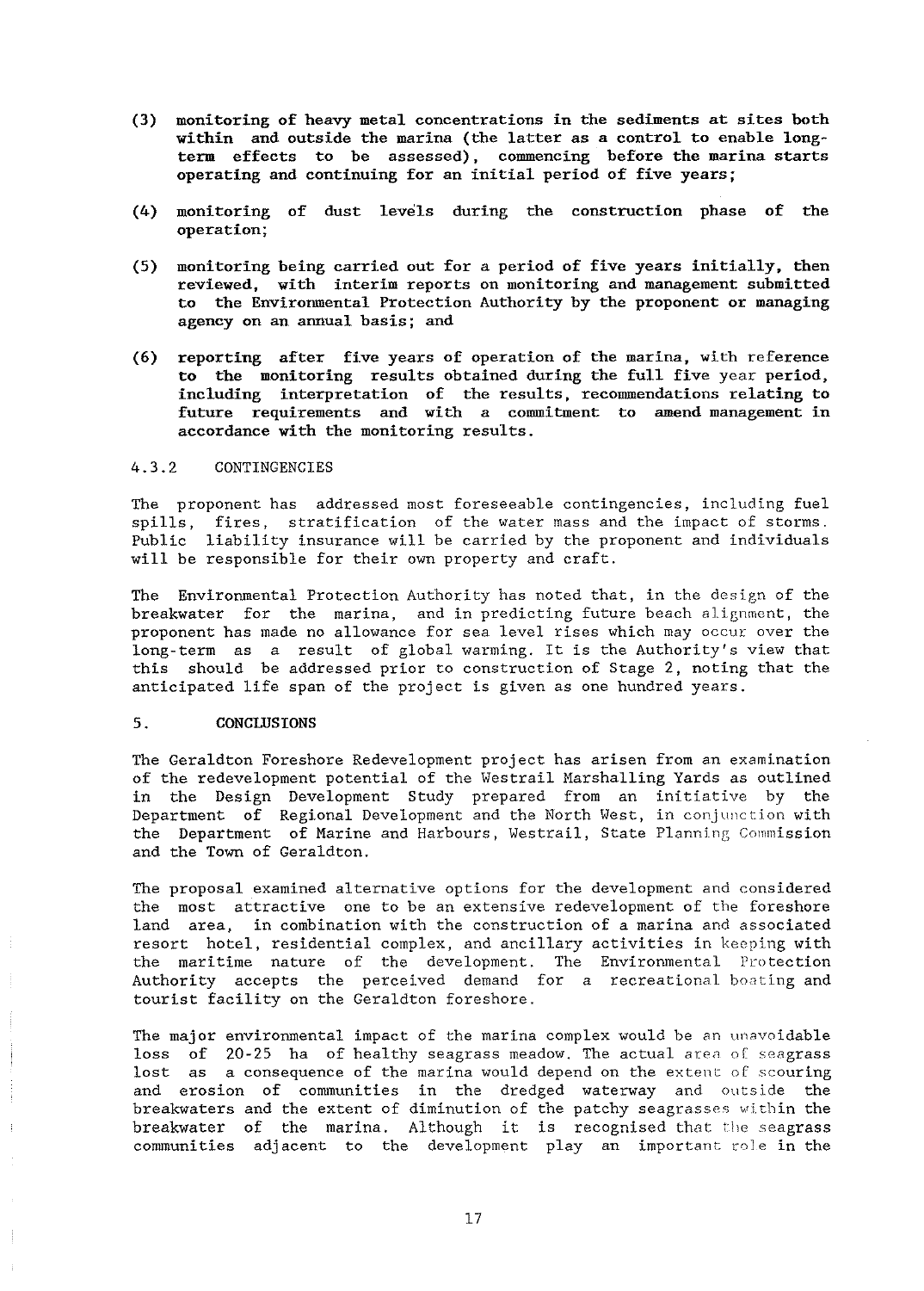ecology of the marine communities of the area, the area of loss involves approximately **l%** of seagrass meadows in the Bay, and this loss would not cause major ecological disruption.

Having considered the material presented in the Notice of Intent for the redevelopment of the foreshore, including matters raised in written of the foreshore, including matters raised in written submissions and the public participation programme included by the proponent in the Notice of Intent and in consultant's reports, the Environmental Protection Authority concludes that the project as described in the Notice of Intent is environmentally acceptable subject to the followinp,:

- . compliance by the proponent with the commitments for environmental management contained in the Notice of Intent; and
- **implementations of the Recommendations contained in this Assessment**  Report.